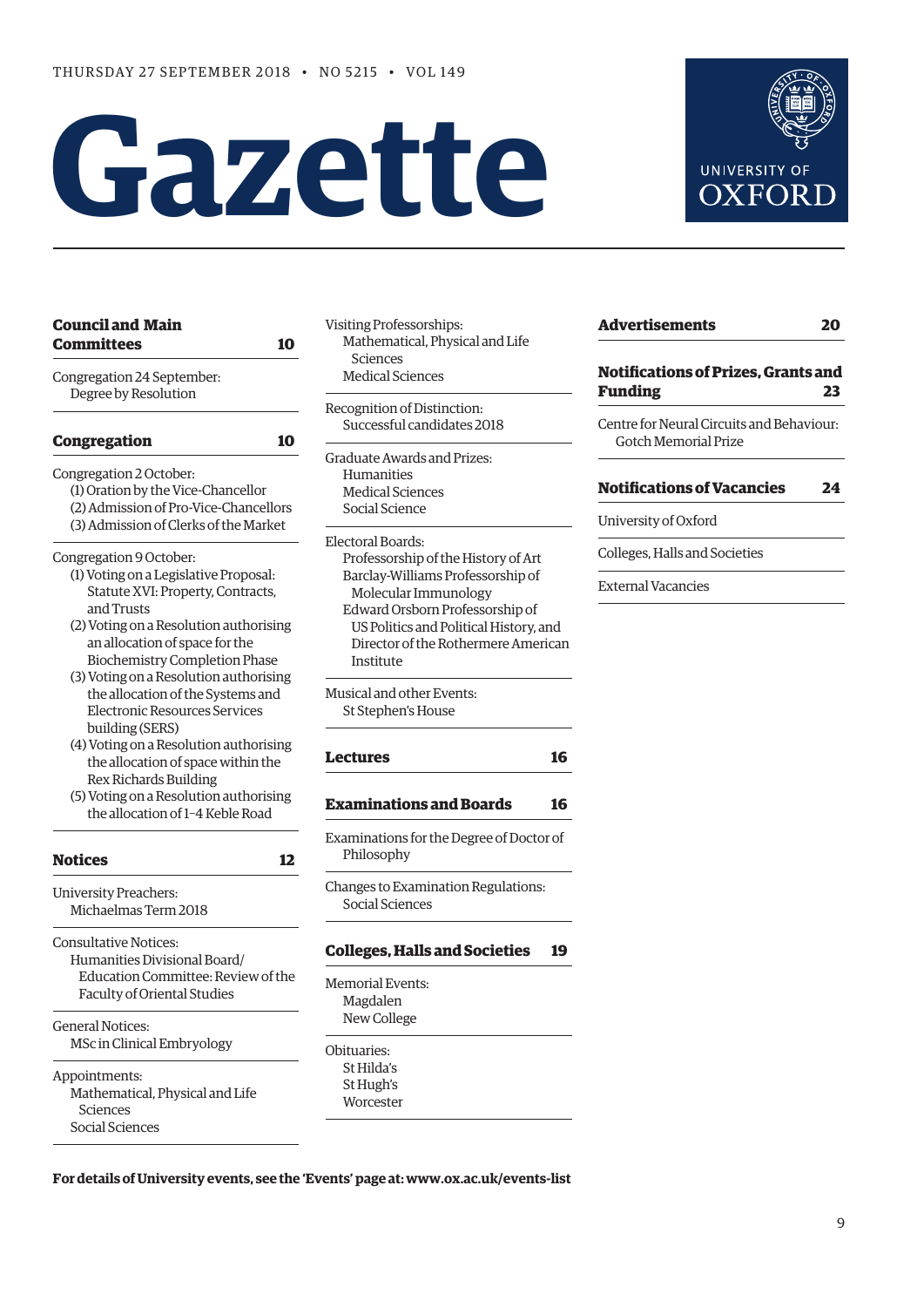# <span id="page-1-0"></span>Council and Main Committees

# Congregation

| Congregation | 24 September |
|--------------|--------------|
|              |              |

**Degree by Resolution**

*This content has been removed as it contains personal information protected under the Data Protection Act.*

# **Divisional and Faculty Boards**

For changes in regulations for examinations see 'Examinations and Boards' below.

| Congregation | noon. 2 October |
|--------------|-----------------|
|--------------|-----------------|

#### **(1) Oration by the Vice-Chancellor**

The Vice-Chancellor will address the House.

¶ The Oration will be given in Convocation House.

# **(2) Admission of Pro-Vice-Chancellors**

The following persons will be nominated by the Vice-Chancellor to be her deputies for the year 2018–19 and will be admitted to office:

Professor C Bountra, BSc Lond, PhD Edin

Professor A Buchan, BM BCh DSc Oxf, MA Camb, Fellow of Corpus Christi

Dr R Easton, BSc Imp, DPhil Oxf

Professor P Grant, BEng Nott, MA DPhil Oxf, Fellow of St Catherine's

Dr D Prout, BA Oxf, PhD Lond

Dr R M Surender, BA Essex, MSc DPhil Oxf, Fellow of Green Templeton

- Professor A E Trefethen, BSc Cov, PhD Cran, Fellow of St Cross
- Professor M Williams, BSc PhD Brist, MA Oxf, Fellow of New College
- Professor R W Ainsworth, MA DPhil Oxf, Master of St Catherine's

Rt Hon Dame Elish Angiolini, PC, QC, LLB, Principal of St Hugh's

Professor R Goodman, BA Durh, MA DPhil Oxf, Warden of St Antony's

Professor P A Madden, MA Oxf, DPhil Sus, Provost of Queen's

Sir Richard Trainor, BA Brown, MA DPhil Oxf, MA Princeton, Rector of Exeter

#### **(3) Admission of Clerks of the Market**

Mr J Hackney, BCL MA Oxf, Emeritus Fellow of St Edmund Hall and Wadham, nominated by the Chancellor, and The Revd Dr C P Thompson, MA DPhil Oxf, Fellow of St Catherine's, nominated by the Vice-Chancellor, will be admitted to office as Clerks of the Market for the year 2018–19.

| Congregatio |  |  |
|-------------|--|--|
|             |  |  |

**Congregation** 9 October

¶ Members of Congregation are reminded that any two members may, not later than **noon on 1 October**, give notice in writing to the Registrar that they wish to oppose or amend the legislative proposal at (1), or the resolutions authorising the use of space at (2)−(5) below (see the note on the conduct of business in Congregation below). If no such notice has been given, and unless Council has declared otherwise or the meeting has been adjourned, the legislative proposal and the resolutions shall be declared carried, and the meeting may be cancelled.

# **(1) Voting on a Legislative Proposal: Statute XVI: Property, Contracts, and Trusts**

#### *Explanatory Note*

The following legislative proposal amends the legislation relating to property, contracts and trusts, to clarify the University's Intellectual Property (IP) Policy in respect of IP generated by University students, and addresses concerns that the current provisions are too broad, by confirming the specific circumstances under which University ownership will be claimed.

*WHEREAS it is expedient to amend Statute XVI concerning Property, Contracts and Trusts to limit the specific circumstances under which the University will claim ownership of Intellectual Property,* THE UNIVERSITY ENACTS AS FOLLOWS.

In Statute XVI concerning University Property, Contracts and Trusts, delete section 5 and substitute (new text underlined, deleted text struck through):

'5. (1) The University claims ownership of all intellectual property specified in section 6 of this statute which is devised, made, or created:

(a) by persons employed by the University in the course of their employment;

(b) by student members only in the circumstances specified in sub-section (3) below in the course of or incidentally to their studies;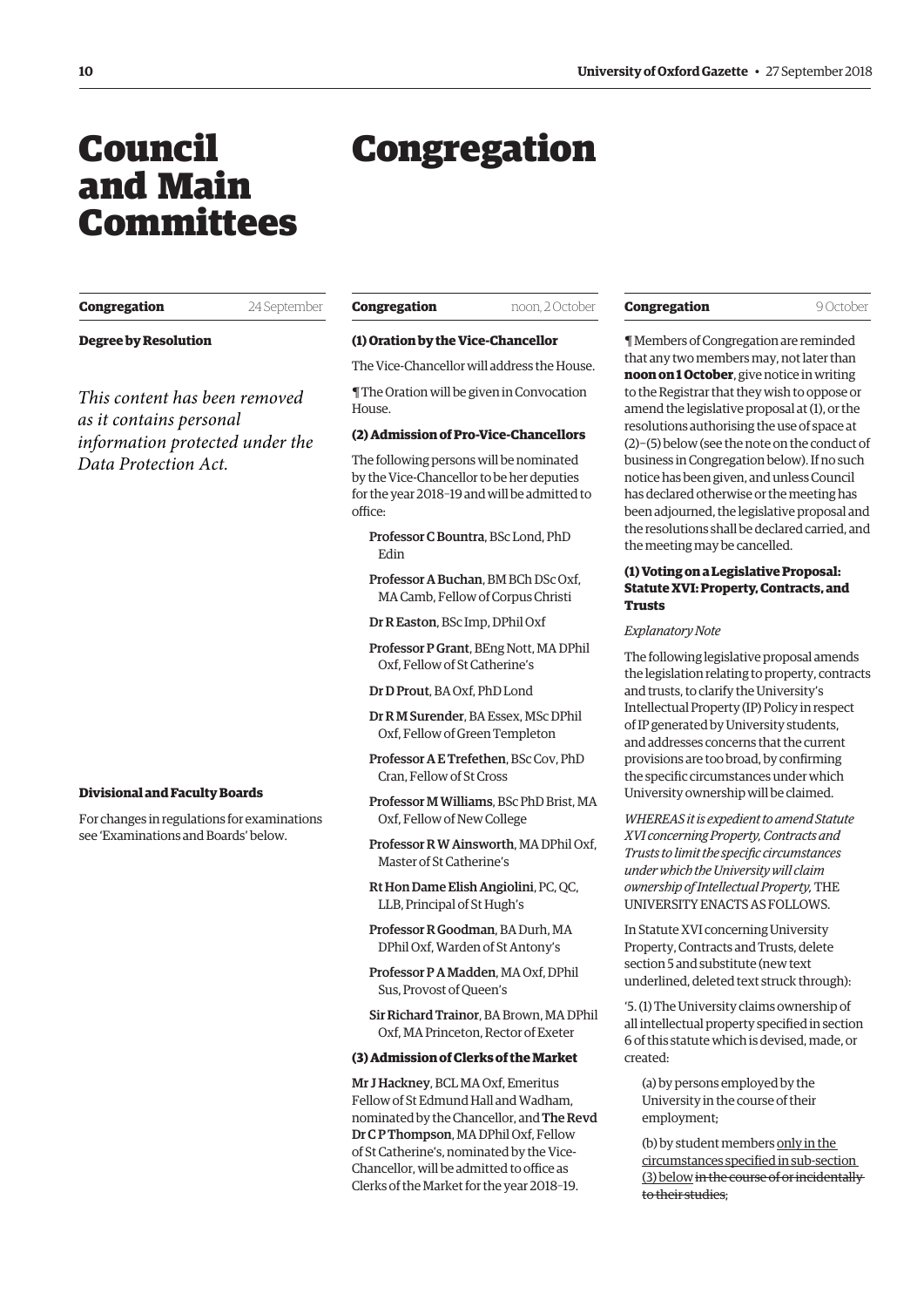(c) by other persons engaged in study or research in the University who, as a condition of their being granted access to the University's premises or facilities, have agreed in writing that this Part shall apply to them; and

(d) by persons engaged by the University under contracts for services during the course of or incidentally to that engagement.

(2) The University's rights under sub-section (1) above in relation to any particular piece of intellectual property may be waived or modified by agreement in writing with the person concerned.

(3) The University does not claim ownership of any intellectual property which is devised, made, or created by University student members, unless that intellectual property was devised, made, or created:

(a) jointly with anyone else subject to Section 5 of this Part of Statute XVI;

(b) using University facilities or equipment (unless the terms of access for the facility or equipment provide otherwise);

(c) in circumstances where that intellectual property is subject to obligations (including obligations imposed by contracts or grants) that the University owes to a third party;

(d) using funding received from the University (unless the terms of that funding provide otherwise); or

(e) in the circumstances specified in Section 5(1)(a), (c) or (d) of this Part of Statute XVI.'

# **(2) Voting on a Resolution authorising an allocation of space for the Biochemistry Completion Phase**

# *Explanatory Note*

The Biochemistry building (Phase 1), located in the University's Science Area, was completed in 2008. The Medical Sciences and MPLS Divisions are now proposing to proceed with the Biochemistry Completion Phase and have secured approval to do so from Council. This development will address long-standing academic and estate

needs as identified in three-year plans from both the MSD and MPLS Divisions. The building will accommodate additional capacity for growth of new research groups, and will selectively incorporate cognate existing research groups from across the Departments of Biochemistry; Chemistry; Pharmacology; Engineering Science; Physics; and Physiology, Anatomy and Genetics.

### *Text of Resolution*

That approximately 2,257 sqm adjacent to Biochemistry Phase I be allocated to the Medical Sciences and Mathematical, Physical and Life Sciences Divisions for the construction of a building of approximately 13,200 sqm gross internal area (GIA) to progress Biochemistry Completion Phase (building number 266) which will accommodate activity from both divisions.

# **(3) Voting on a Resolution authorising the allocation of the Systems and Electronic Resources Services building (SERS)**

#### *Explanatory Note*

An allocation of the SERS building to the Bodleian Libraries until 19 January 2018 was approved by Congregation on 19 January 2016. The allocation and subsequent provision of space was required for two purposes: first, for the use of the Bodleian's book distributions service; and secondly, in order to accommodate the consolidation of Bodleian furniture, which was moved out of the Weston Library prior to its refurbishment, from both the SERS and Alden Press buildings. An extension to this allocation is now sought.

#### *Text of Resolution*

That the allocation of approximately 829 sqm on the ground floor of the Systems and Electronic Resources Services building (SERS) (building number 341) to the Bodleian Libraries be extended from 20 January 2018 until 30 September 2020 or until vacation is required for redevelopment of the site, if that is sooner.

# **(4) Voting on a Resolution authorising the allocation of space within the Rex Richards Building**

# *Explanatory Note*

The Rex Richards Building currently houses the Department of Materials' energy storage research laboratories, the Materials Modelling Laboratory and the MPLS Division Doctoral Training Centre. Following the approval of funding to create an expanded energy storage research centre in the Rex Richards Building, significant expansion of the energy storage research facilities currently housed in the building is needed. Additional laboratory and write-up space is required before the end of 2018, with further expansion needed during 2019–20 to secure other funding opportunities in this area.

#### *Text of Resolution*

That approximately 822 sqm in the Rex Richards Building (building number 271) be allocated to the Department of Materials for a period of five years following relocation of the MPLS Doctoral Training Centre.

# **(5) Voting on a Resolution authorising the allocation of 1–4 Keble Road**

#### *Explanatory Note*

The Doctoral Training Centre (DTC) for the MPLS Division is currently housed within the Rex Richards building, which the division plans to refurbish in order to facilitate the expansion of the energy storage research facilities. An alternative permanent location is therefore required for the DTC for the start of Michaelmas term 2019 in order to allow the University to meet its obligations to students and funders.

# *Text of Resolution*

That approximately 1,007 sqm net usable area (NUA) in 1–4 Keble Road (building number 170) be allocated to the MPLS Doctoral Training Centre and the Environmental Research Doctoral Training Partnership (NERC DTP) for a period of five years following completion of the refurbishment of the building.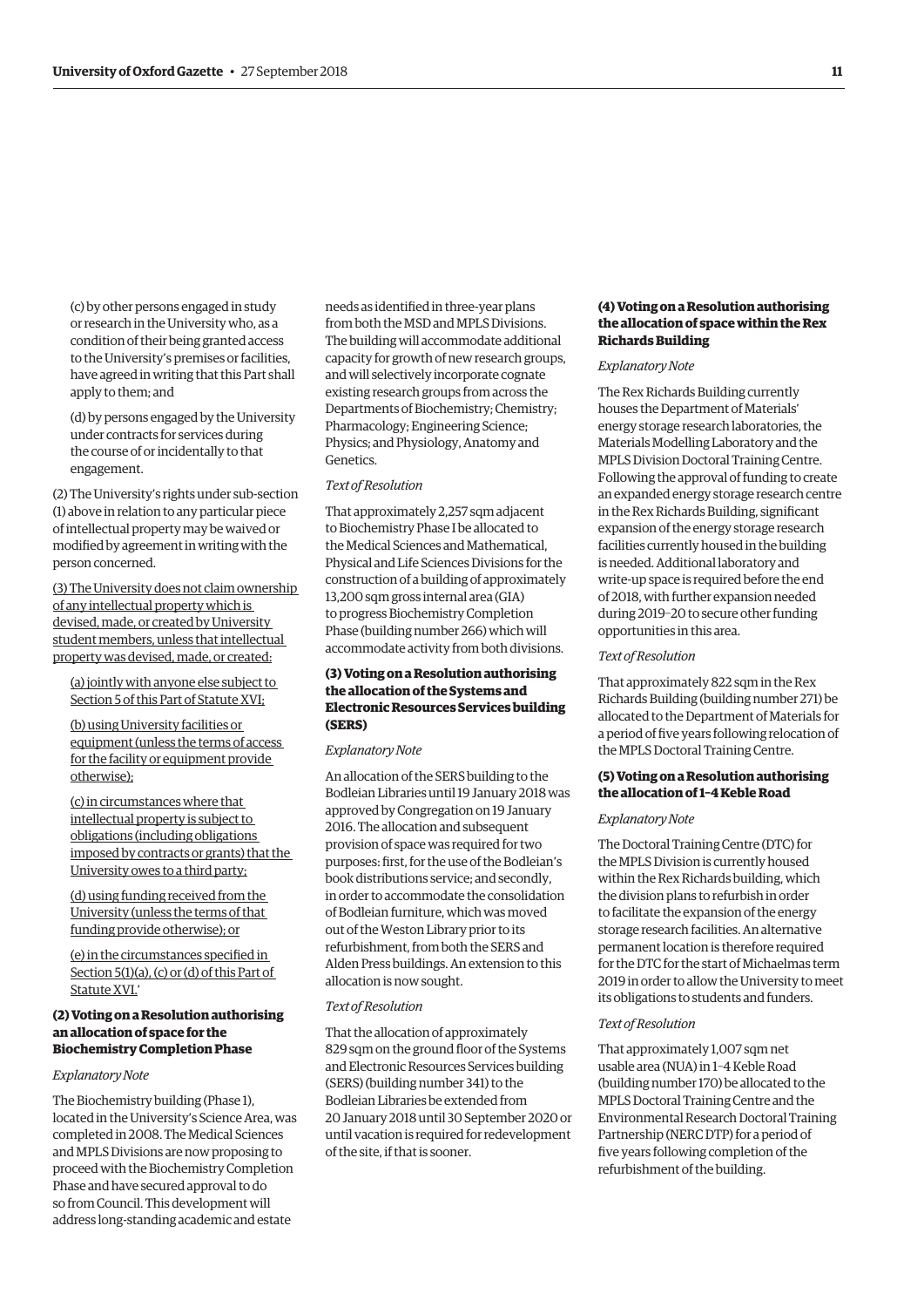# Notices

#### <span id="page-3-0"></span>**Note on procedures in Congregation**

¶ Business in Congregation is conducted in accordance with Congregation Regulations 2 of 2002 ([www.admin.ox.ac.uk/statutes/](http://www.admin.ox.ac.uk/statutes/regulations/529-122.shtml) [regulations/529-122.shtml\). A p](http://www.admin.ox.ac.uk/statutes/regulations/529-122.shtml)rintout of these regulations, or of any statute or other regulations, is available from the Council Secretariat on request. A member of Congregation seeking advice on questions relating to its procedures, other than elections, should contact Mr N Berry at the University Offices, Wellington Square [\(telephone: \(2\)80107; email: nigel.berry@](mailto:nigel.berry@admin.ox.ac.uk) admin.ox.ac.uk); questions relating to elections should be directed to the Elections Officer, Ms S L S Mulvihill (telephone: [\(2\)80463; email: elections.office@admin.](mailto:elections.office@admin.ox.ac.uk) ox.ac.uk).

#### **University Preachers**

## **Michaelmas Term 2018**

Thurs, 4 Oct, 8am: The Revd Dr Melanie Marshall, Lincoln. *Holy Communion (Latin), St Mary's*

Tues, 9 Oct, 6pm: The Rt Revd Dr Stephen Platten, Hon Assistant Bishop, Diocese of London; Chaplain to St Martin-within-Ludgate. *Court Sermon, the Cathedral*

Sun, 14 Oct, 10.30am: The Very Revd Professor Martyn Percy, Dean of Christ Church. *University Sermon, St Mary's*

Sun, 21 Oct, 10.30am: Imam Monawar Hussain, Founder, the Oxford Foundation; Muslim Tutor, Eton. *University Sermon, St Mary's*

Sun, 28 Oct, 6pm: The Revd Duncan Dormor, CEO, United Society Partners in the Gospel, London. *Ramsden Sermon, Brasenose*

Sun, 25 Nov, 6.15pm: The Revd Dr Michael Lloyd, Principal, Wycliffe Hall. *University Sermon on the Sin of Pride, Queen's*

Sun, 2 Dec, 9.45am: The Rt Revd Dr Gulnar Eleanor Francis-Dehqani, Bishop of Loughborough. *University Sermon (Advent Sunday), the Cathedral*

#### **Consultative Notices**

# **Humanities Divisional Board/ Education Committee**

# REVIEW OF THE FACULTY OF ORIENTAL **STUDIES**

The Humanities Divisional Board and Education Committee will jointly conduct a review of the Faculty of Oriental Studies as part of Council's programme of rolling reviews of faculties and departments. The review will take place in the first half of Trinity term 2019.

The Review Committee's terms of reference are:

**1** To review the quality of academic activities in the faculty, by reference to:

• international standards of excellence

- action taken since the last review of the faculty
- planning statements at faculty and divisional level, and in the context of the University's Mission Statement and Strategic Plan.

# In particular:

(a) the quality of the research of the faculty, including its participation in interdepartmental, interdivisional and interdisciplinary activities, its research profile and strategy, and future challenges and opportunities;

(b) the quality of undergraduate and graduate programmes, and their delivery and related issues, including:

- access and admissions
- curriculum design and programme structure
- teaching, learning and assessment
- the relationship between teaching and research
- academic and pastoral support and guidance
- the provision and use of learning resources (including staff resources)
- specific arrangements for the pursuit of graduate studies
- relationships with colleges
- quality assurance mechanisms;

(c) the organisation of the faculty, its management structures and the relationship between the faculty and the Humanities Division, including such matters as:

- strategic planning (including relationship to the divisional five-year plan and the University's Strategic Plan)
- academic and non-academic staffing and recruitment
- student number planning
- terms of appointment for academic staff, including career development and equal opportunities issues
- accommodation and future space needs
- fundraising;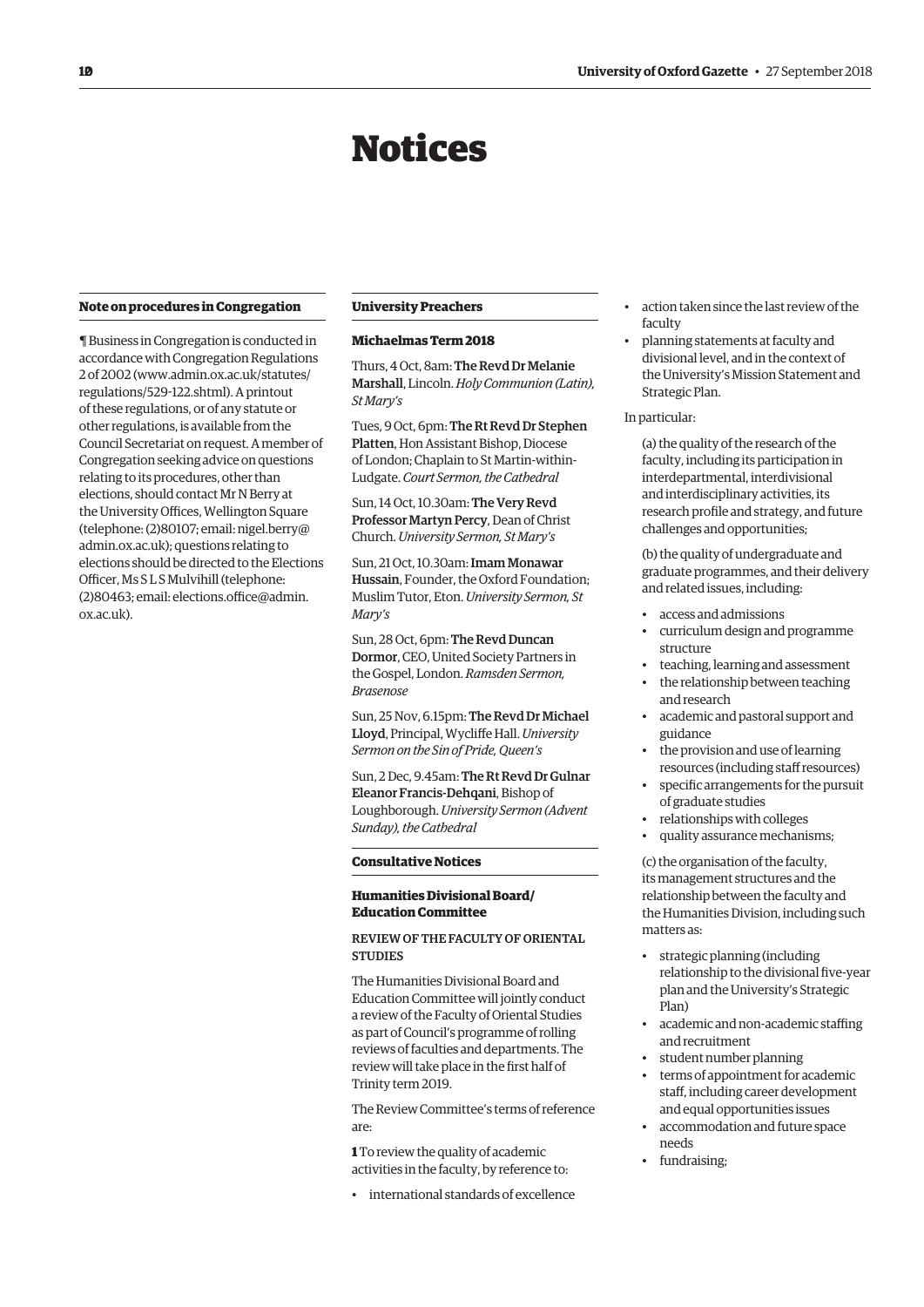(d) the relationship (structural and operational) between units within the faculty, and between the faculty and cognate subject areas, and colleges to which it is linked in teaching and research.

**2** To consider the current and longterm financial position of, and funding arrangements for, the faculty, and its financial strategy.

The Review Committee would welcome written comments on matters falling within its terms of reference. These should be sent to Dag Martinsen, Academic and Personnel [Administrator, Humanities Division \(dag.](mailto:dag.martinsen@humanities.ox.ac.uk) martinsen@humanities.ox.ac.uk) by **11 January**.

#### **General Notices**

#### **MSc in Clinical Embryology**

Research dissertations are to be submitted to the Examination School by noon, 9 August 2019.

# **Appointments**

# **Mathematical, Physical and Life Sciences**

#### APPOINTMENTS

Fabrizio Caola, PhD Milan, Associate Professor of Theoretical Particle Physics and Fellow of Wadham, from 1 January 2019 until 31 December 2023

Bernardo Cuenca Grau, PhD Valencia, Associate Professor of Computer Science and Fellow of Keble, from 1 September 2018 until 31 August 2023

Fernanda Duarte Gonzalez, PhD Pontificia Católica de Chile, Associate Professor of Theoretical Organic Chemistry and Fellow of Herford, from 1 October 2018 until 30 September 2023

Jason Lotay, DPhil Oxf, Associate Professor of Pure Mathematics (Geometry) and Fellow of Balliol, from 1 January 2019 until 31 December 2023

Perla Maiolino, PhD Genoa, Associate Professor of Engineering Science and Fellow of Brasenose, from 1 September 2018 until 31 August 2023

Andrew Smye, PhD Camb, Associate Professor of Petrology and Crustal Processes (Earth Sciences) in association with St Cross, from 1 January 2019 until 31 December 2023

# REAPPOINTMENTS

Manolis Chatzis, PhD Columbia, Associate Professor of Engineering Science (Civil Engineering) and Fellow of Hertford, from 1 September 2018 to retirement

David Conlon, PhD Camb, Associate Professor of Pure Mathematics with title of Professor and Fellow of Wadham, from 1 October 2018 to retirement

Rob Fender, PhD Open, Associate Professor of Astrophysics, Professor of Physics and Fellow of Brasenose, from 1 October 2018 to retirement

Lars Hansen, PhD Minnesota, Associate Professor of Mineralogy/Petrology (Earth Sciences) and Fellow of University College, from 1 October 2018 to retirement

Samar Khatiwala, PhD Columbia, Associate Professor of Earth Sciences and Professor of Earth Sciences in association with Linacre, from 1 September 2018 to retirement

Andrew Markham, PhD Cape Town, Associate Professor of Computer Science (Software Engineering) in association with Kellogg, from 1 October 2018 to retirement

Nikolay Nikolov, DPhil Oxf, Associate Professor of Pure Mathematics and Fellow of University College, from 1 September 2017 to retirement

Tarje Nissen-Meyer, PhD Princeton, Associate Professor of Geophysics (Earth Sciences) in association with Wolfson, from 1 September 2018 to retirement

Feliz Parra Diaz, PhD MIT, Associate Professor of Plasma Theory for Magnetic Confinement Fusion and Fellow of Worcester, from 1 October 2018 to retirement

Stuart Robinson, DPhil Oxf, Associate Professor of Sedimentology/Stratigraphy and Fellow of St Anne's, from 1 July 2018 to retirement

Karin Sigloch, PhD Princeton, Associate Professor of Geophysics (Earth Sciences) and Fellow of Exeter, from 1 October 2018 to retirement

Tim Woollings, PhD R'dg, Associate Professor of Physical and Climate Science and Fellow of Pembroke, from 1 August 2018 to retirement

# **Social Sciences**

# BLAVATNIK PROFESSORSHIP OF GOVERNMENT AND PUBLIC POLICY

Pepper D Culpepper, BA Duke, MA PhD Harvard, MLitt Oxf, Professor of Politics and Public Policy, Blavatnik School of Government, has been appointed to the Blavatnik Professorship of Government and Public Policy at the Blavatnik School of Government with effect from 1 October 2018. Professor Culpepper will be a fellow of Nuffield.

## **Visiting Professorships**

# **Mathematical, Physical and Life Sciences**

Professor Sinead Farrington, PhD Glas, Associate Professor of Physics, Warwick, has been appointed Visiting Professor in Physics for a period of 3 years from 26 June 2018.

Professor Patrick Gill, DPhil Oxf, has been reappointed Visiting Professor in Atomic and Laser Physics for a period of 3 years from 1 January 2019.

Dr Erdem Idiz, PhD UCLA, has been reappointed Visiting Professor in Earth Sciences for a period of 3 years from 1 November 2018.

Dr Gautam Kalgahatgi, PhD Brist, has been reappointed Visiting Professor in Engineering Science for a period of 3 years from 26 May 2018.

Professor Ray Lohr, PhD Brist, has been reappointed Visiting Professor in Engineering Science for a period of 3 years from 1 June 2018.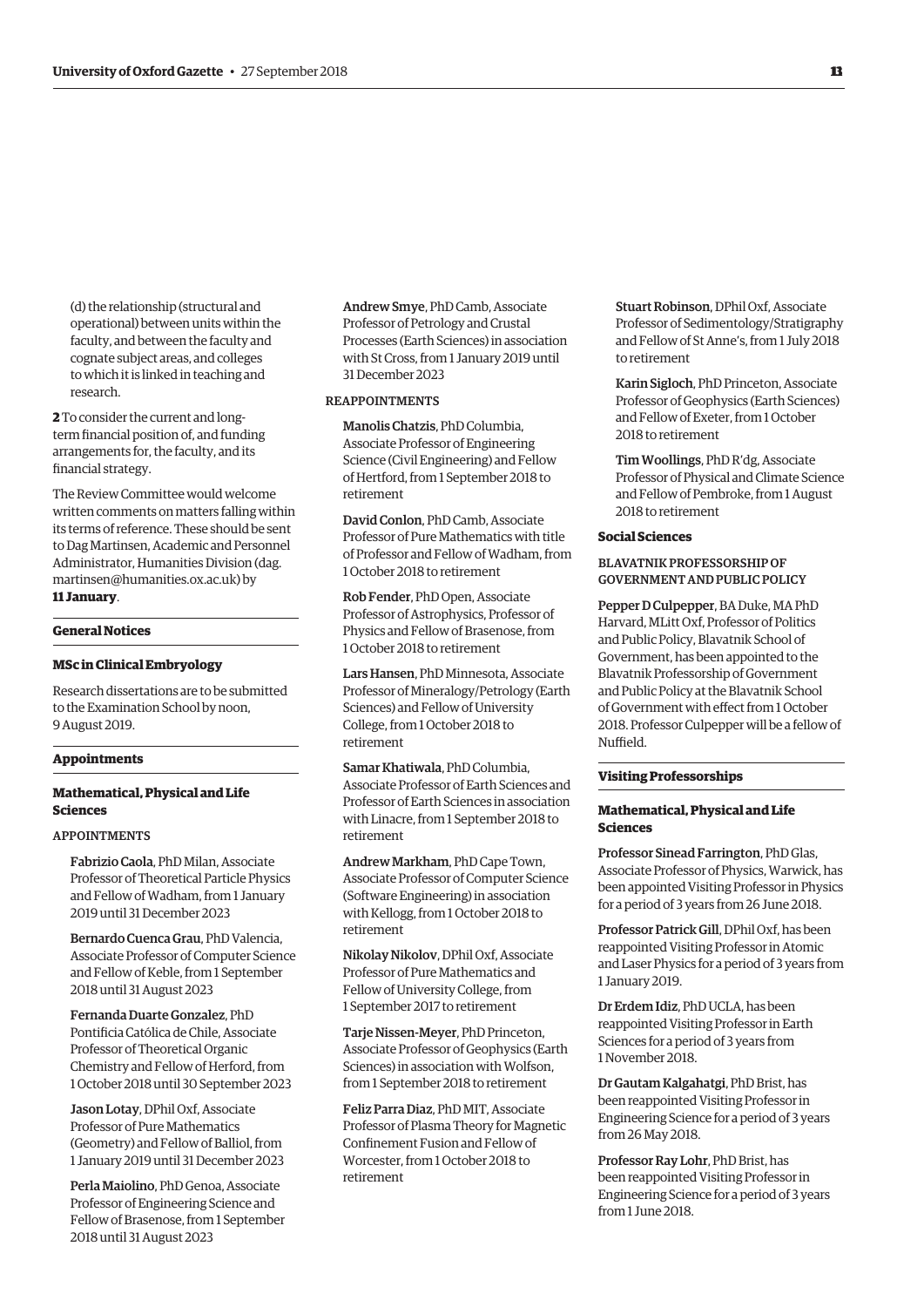Felix Reed-Tsochas, Professor of

Professor Ian Shott, Chairman and Managing Director, Arcinova, and Managing Partner, Shott Trinova LLP, has been reappointed Visiting Professor in Engineering for a period of 3 years from 1 August 2018.

Professor Emmanuel Tsesmelis, PhD Dortmund, has been reappointed Visiting Professor in Physics for a period of 3 years from 28 September 2018.

# **Medical Sciences**

Professor Stefan Knapp, PhD Stockholm, has been reappointed Visiting Professor of Structural Biology for a period of 5 years from 24 June 2018.

The Medical Sciences Board has conferred the title of Visiting Professor of Health Services Research on Professor Boris Sobolev, MSc, PhD, for a period of 3 years from 22 August 2018.

# **Recognition of Distinction**

# **Recognition of Distinction 2018**

SUCCESSFUL CANDIDATES

David Aanensen, Professor of Genomic Epidemiology Laura Ashe, Professor of English Literature Miguel Angel Ballester, Professor of Economics Masooda Bano, Professor of Development Studies William Barford, Professor of Theoretical Chemistry Jonathan Barrett, Professor of Quantum Information Science Dmitry Belyaev, Professor of Mathematics Louise Bowman, Professor of Medicine and Clinical Trials Paul Brennan, Professor of Medicinal Chemistry Christopher Buckley, Professor of Translational Inflammation Research Felix Budelmann, Professor of Greek Literature Daron Burrows, Professor of Medieval French Paul Chaisty, Professor of Russian and East European Politics

Juan-Carlos Conde, Professor of Medieval Spanish Literature and Philology

Simon Dadson, Professor of Hydrology Wolfgang de Melo, Professor of Classical Philology

Faisal Devji, Professor of Indian History Cristina Dondi, Professor of Early

- European Book Heritage
- Simon Draper, Professor of Vaccinology and Translational Medicine
- Andrea Ferrero, Professor of Economics Stephen Fletcher, Professor of
- Chemistry

Gary Ford, Professor of Stroke Medicine Jonathan Grimes, Professor of Structural Virology

Dan Hicks, Professor of Contemporary Archaeology

- Leanne Hodson, Professor of Metabolic Physiology
- Rob Hope, Professor of Water Policy Marie-Chantal Killeen, Professor of French Literature
- Nicholas Lakin, Professor of Molecular and Cellular Biology
- Sarah Lewington, Professor of Epidemiology and Medical Statistics
- Anna Lisa Lora-Wainwright, Professor of the Human Geography of China
- James McDougall, Professor of Modern and Contemporary History
- Peter McHugh, Professor of Molecular Oncology
- Craig MacLean, Professor of Evolution and Microbiology

Lars-Erik Malmberg, Professor of Quantitative Methods in Education

- Ivan Martinovic, Professor of Computer Science
- Adam Mead, Professor of Haematology Eric O'Neill, Professor of Cell and
	- Molecular Biology
- Stephen John Payne, Professor of Engineering Science
- Ludovic Phalippou, Professor of Financial Economics
- Ingmar Posner, Professor of Engineering Science (Applied Artificial Intelligence)
- Jonathan Prag, Professor of Ancient History
- Daniel Prieto-Alhambra, Professor of Pharmaco- and Device Epidemiology
- Najib Rahman, Professor of Respiratory Medicine

Complex Systems Angela Russell, Professor of Medicinal Chemistry Diego Sánchez-Ancochea, Professor of the Political Economy of Development Clive Siviour, Professor of Engineering Science Rebeccah Slater, Professor of Paediatric **Neuroscience** Ricardo Soares de Oliveira, Professor of the International Politics of Africa Charlotte Stagg, Professor of Human Neurophysiology Jin-Chong Tan, Professor of Engineering Science (Nanoscale Engineering) Christopher Timpson, Professor of Philosophy of Physics Damian Tyler, Professor of Physiological Metabolism Holm Uhlig, Professor of Paediatric Gastroenterology Shimon Whiteson, Professor of Computer Science Richard Willden, Professor of Engineering Science Brian Young, Professor of Intellectual

History

# **Graduate Awards and Prizes**

*This content has been removed as it contains personal information protected under the Data Protection Act.*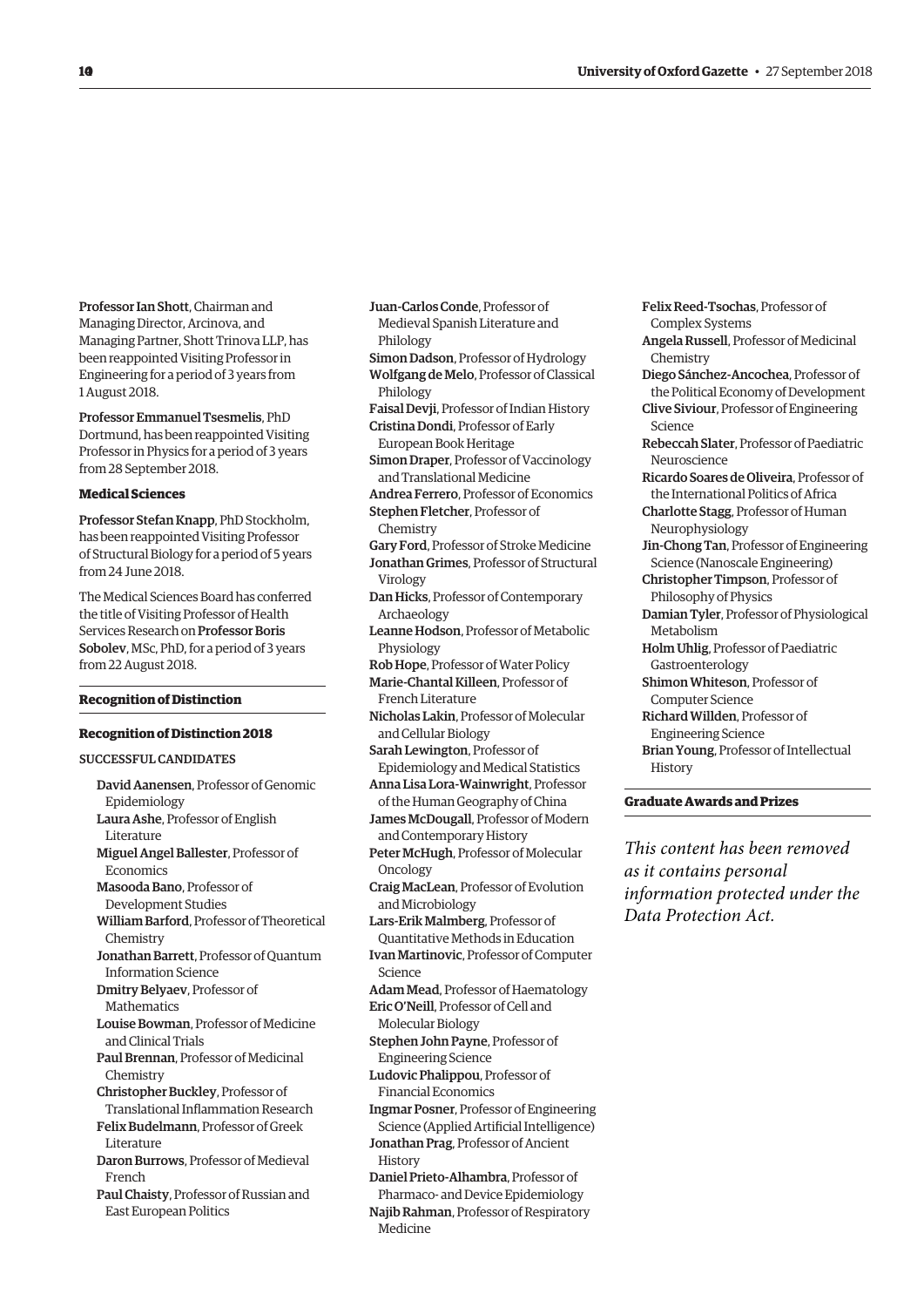*This content has been removed as it contains personal information protected under the Data Protection Act.*

#### **Electoral Boards**

# **Composition of Electoral Boards**

The composition of the electoral boards to the posts below, proceedings to fill which are currently in progress, are as follows:

## PROFESSORSHIP OF THE HISTORY OF ART

|                                            | Appointed by                           |
|--------------------------------------------|----------------------------------------|
| Master of St Catherine's<br>(in the chair) | Vice-Chancellor <sup>1</sup>           |
| President of Trinity                       | ex officio                             |
| Professor K O'Brien                        | Humanities<br>Division                 |
| Professor D Peters Corbett                 | Committee for<br>the History of<br>Art |
| Professor J Watts                          | History Faculty                        |
| Dr A Gardner                               | Ruskin School<br>of Art                |
| Professor G Warwick                        | Council                                |
| Professor A Wright                         | Council                                |
| Dr J McDougall                             | Trinity                                |
|                                            |                                        |

# BARCLAY-WILLIAMS PROFESSORSHIP OF MOLECULAR IMMUNOLOGY

| Vice-Chancellor <sup>1</sup> |
|------------------------------|
|                              |
| Provost of Queen's           |
| Medical Sciences             |
| Division                     |
| Dunn School of               |
| Pathology                    |
| Dunn School of               |
| Pathology                    |
| Dunn School of               |
| Pathology                    |
| Council                      |
| Council                      |
| Oueen's                      |
|                              |

1 Appointed by the Vice-Chancellor under the provisions of Statute IX, Sect 10 and 11.

# **Revised composition of Electoral Boards**

The revised composition of the electoral boards to the posts below, proceedings to fill which are currently in progress, are as follows:

# EDWARD ORSBORN PROFESSORSHIP OF US POLITICS AND POLITICAL HISTORY, AND DIRECTOR OF THE ROTHERMERE AMERICAN INSTITUTE

*Appointed by*

| Vice-Chancellor                         | ex officio      |
|-----------------------------------------|-----------------|
| Master of University College ex officio |                 |
| Professor K O'Brien                     | Humanities      |
|                                         | Division        |
| Professor P Hämäläinen                  | Humanities      |
|                                         | Division        |
| Professor D King                        | Social Sciences |
|                                         | Division        |
| Professor A Gordon-Reid                 | Rothermere      |
|                                         | American        |
|                                         | Institute       |
| <b>Professor I Watts</b>                | Rothermere      |
|                                         | American        |
|                                         | Institute       |
| Professor L Fawcett                     | Council         |
| Professor S Milkis                      | Council         |
| Dr B Jackson                            | University      |
|                                         | College         |
|                                         |                 |

#### **Musical and other Events**

#### **St Stephen's House**

# SJE ARTS

The following events will be held at SJE Arts, St John the Evangelist church, 109A Iffley [Road. More information/tickets: www.sje](https://www.sje-oxford.org/events.html)oxford.org/events or 01865 613507.

*4 Oct:* Oxford Chamber Music Festival: Sam Lee, Sheku Kanneh-Mason, Chi-chi Nwanoku and other festival musicians

*11 Oct*: International Piano Series: Pierre-Laurent Aimard, J S Bach's *Goldberg Variations*

*Oxford Lieder Festival*

*14 Oct*: Robert Holl, bass, and Graham Johnson, piano

*18 Oct*: Spanish Evening

*21 Oct*: Christoph Prégardien, tenor, and Ulrich Eisenlohr, piano

*22 Oct*: Dame Sarah Connolly, mezzosoprano, and Eugene Asti, piano

*24 Oct*: Véronique Gens, soprano, and Susan Manoff, piano

*27 Oct*: Closing concert: Tara Erraught, mezzo-soprano, Ashley Riches, baritone, and Sholto Kynoch, piano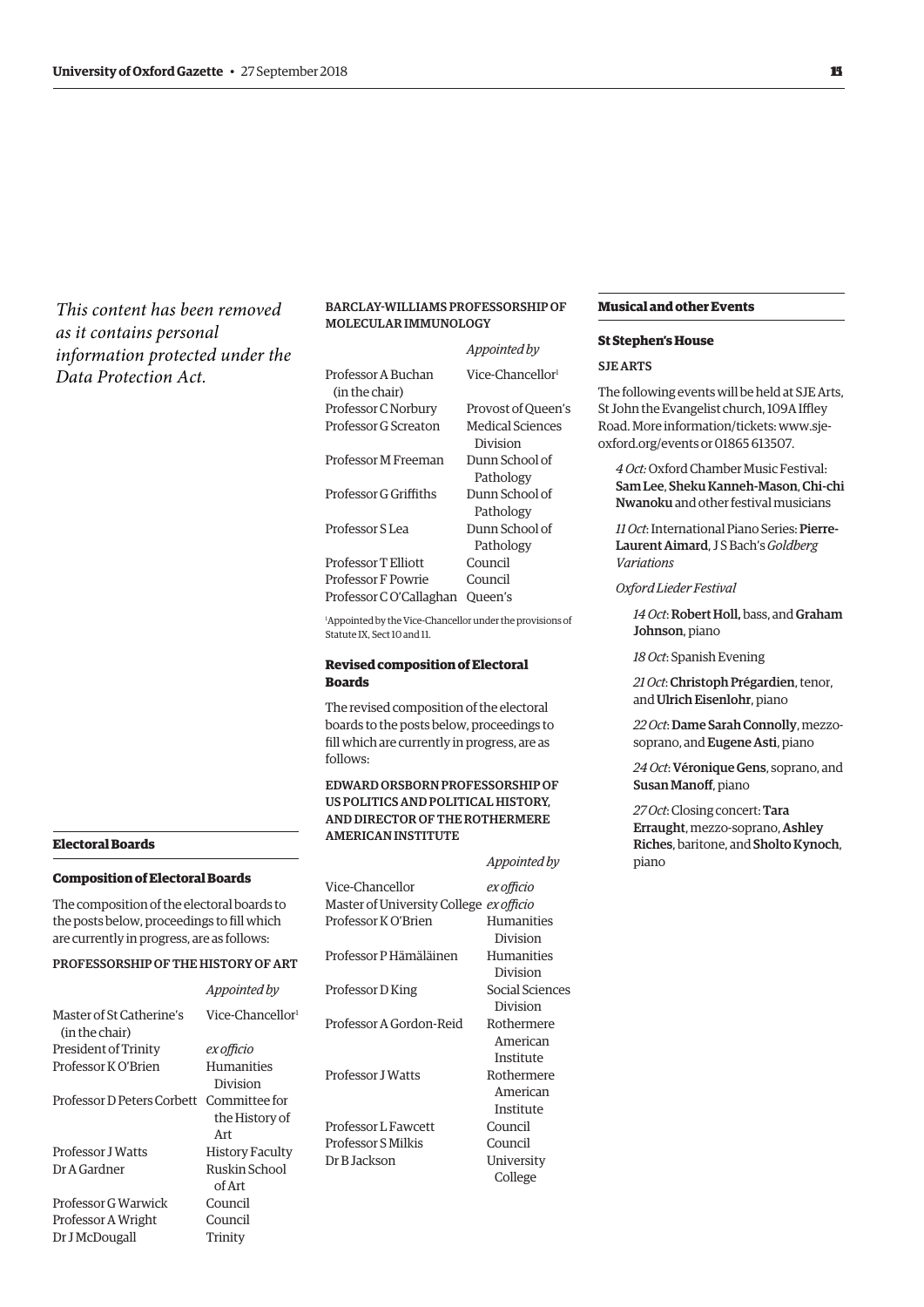# <span id="page-7-0"></span>Lectures

# Examinations and Boards

# **Humanities**

# **Faculty of Linguistics, Philology and Phonetics**

# ANNIVERSARY LECTURE

Professor Don Ringe, Pennsylvania, will lecture at 5pm on 5 October in the Sultan

Nazrin Shah Auditorium, Worcester. *Subject*: 'Why *dug* for *digged*? The irregularisation of verbs in early modern English'

#### **Social Sciences**

# **Saïd Business School**

# DISTINGUISHED SPEAKER SERIES

Dominic Barton, Global Managing Partner Emeritus, McKinsey & Company, will be in conversation with Peter Tufano at 12.15pm on 2 October at Saïd Business School. [Registration required: https://dssbarton.](https://dssbarton.eventbrite.com) eventbrite.com.

# **Institutes, Centres and Museums**

#### **Oxford Centre for Byzantine Research**

# **CONFERENCE**

A conference will take place on 27 and 28 September at Worcester. Speakers include Jean-Claude Cheynet, Paris-Sorbonne; Nicola Di Cosmo, IAS Princeton; Shay Eshel, Jerusalem; Nicholas Evans, Cambridge; Marie Favereau; Tim Greenwood, St Andrews; Cecily Hilsdale, McGill; Michael Humphreys, Cambridge; Sergei Ivanov, Moscow; Hugh Kennedy, SOAS; Paul Magdalino, St Andrews; Kirill Maximovich, Göttingen/Frankfurt; David Morgan, Wisconsin; Johannes Pahlitzsch, Mainz; Daphne Penna, Groningen; Peter Sarris, Cambridge; Juan Signes Codoñer, Valladolid; Vlada Stanković, Belgrade; Monica White, Nottingham; Marcin Wołoszyn, Leipzig. Conveners: Professor Peter Frankopan, Dr Jonathan Shepard *Subject*: 'The Byzantine Commonwealth

50 years on: empires and their afterlife'

#### **Maison Française**

# RESUSCITATION, REANIMATION AND THE MODERN WORLD

A workshop will be held 5–6 October at Maison Française d'Oxford, 2–10 Norham Road. Booking required: www.eventbrite. co.uk/e/workshop-resuscitationreanimation-and-the-modern-world[tickets-50166729037. Conveners: Dr Marie](www.eventbrite.co.uk/e/workshop-resuscitation-reanimation-and-the-modern-world-tickets-50166729037)  Thébaud-Sorger, CNRS, Dr Jennifer Wallis, Imperial

**Examinations for the Degree of Doctor of Philosophy**

*This content has been removed as it contains personal information protected under the Data Protection Act.*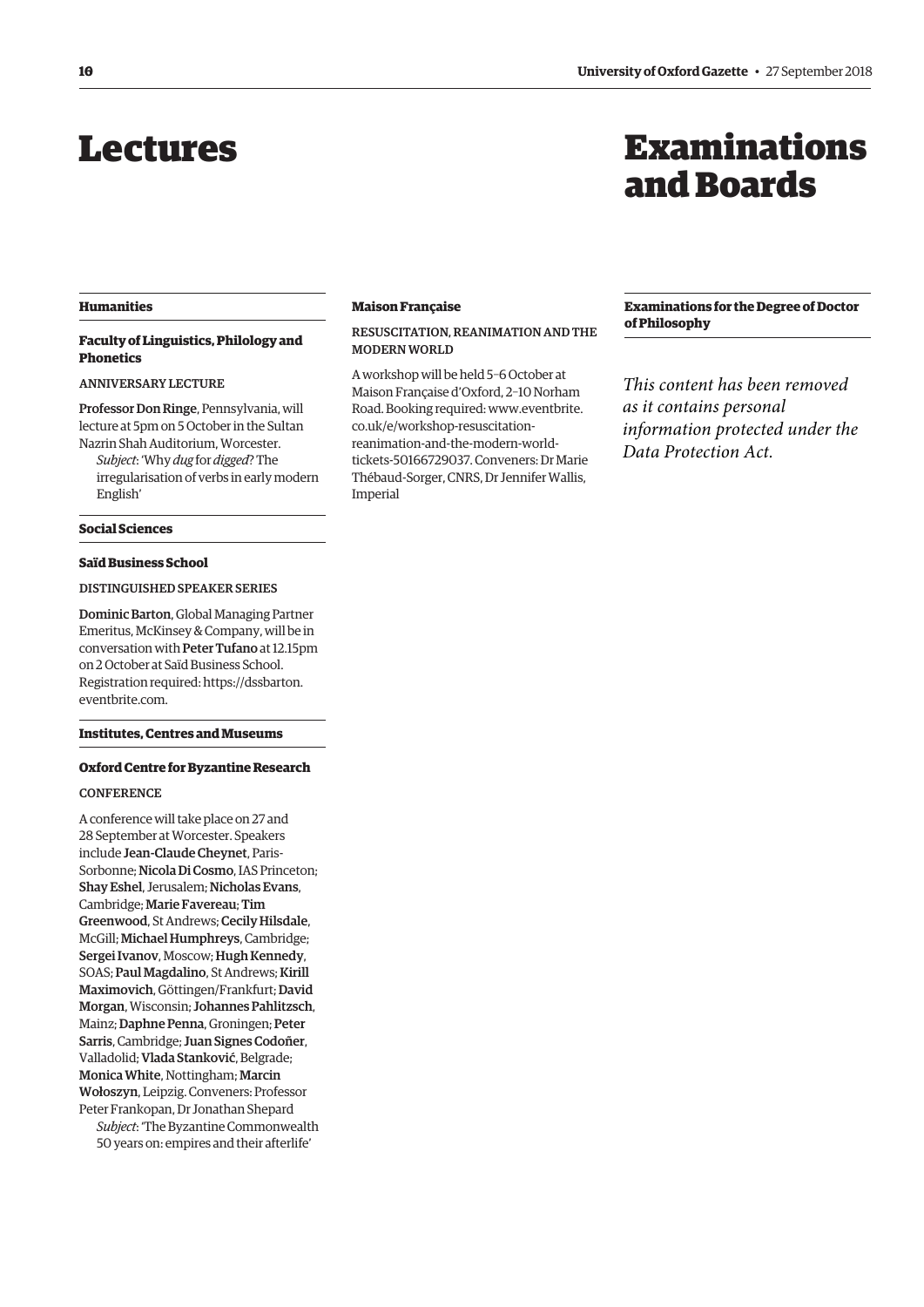*This content has been removed as it contains personal information protected under the Data Protection Act.*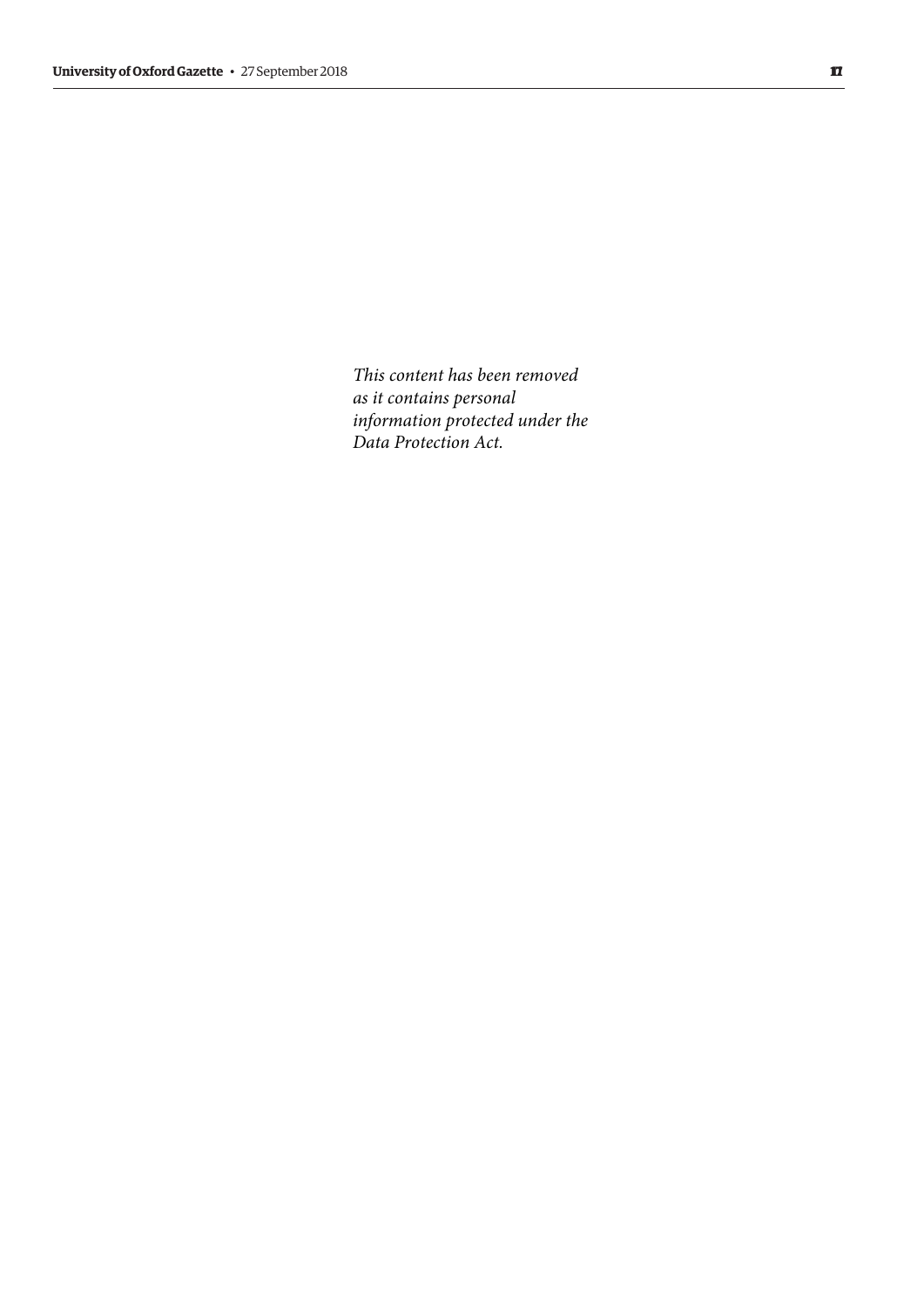*This content has been removed as it contains personal information protected under the Data Protection Act.*

# **Changes to Examination Regulations**

For the complete text of each regulation listed below and a listing of all changes to regulations for this year to date, please see [https://gazette.web.ox.ac.uk/examination](https://gazette.web.ox.ac.uk/examination-regulations-O)regulations-0.

# **Social Sciences**

# MPHIL IN ARCHAEOLOGY

(a) amendment to description of pre-set essay assessment (b) amendment to clarify thesis title submission date

# MPHIL IN JAPANESE STUDIES

MSC IN JAPANESE STUDIES amendment to submission date of Research Methods course take-home test

#### MSC IN AFRICAN STUDIES

(a) amendment to release date of Methodology essay questions (b) amendment to number and release date of option paper essay questions (c) deletion of reference to an oral viva

# MSC IN ARCHAEOLOGICAL SCIENCE

(a) amendment to pre-set essay title submission date (b) amendment to assessment structure (c) amendment to dissertation title submission date

#### MSC IN MIGRATION STUDIES

(a) amendment to title of one paper (b) amendment to exclude abstract from dissertation word count

# MSC IN RUSSIAN AND EAST EUROPEAN **STUDIES**

amendment to submission date for thesis

# MST IN ARCHAEOLOGICAL SCIENCE

(a) amendment to pre-set essay title submission date (b) amendment to assessment structure description (c) amendment to report title submission date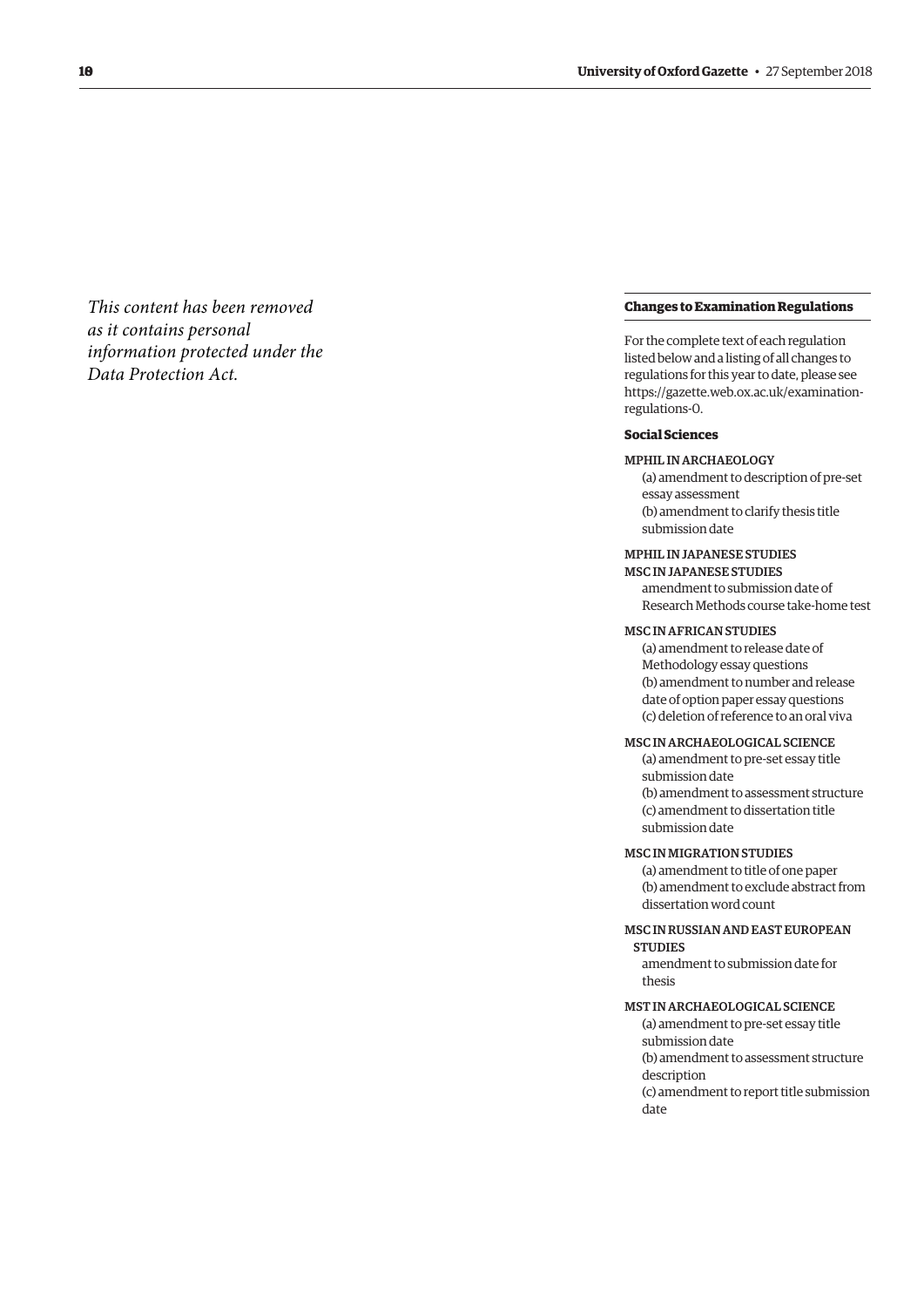# Colleges, Halls and Societies

#### <span id="page-10-0"></span>MST IN ARCHAEOLOGY

- (a) amendment to wording of pre-set essay description (b) removal of reference requiring a
- physical submission of dissertation (c) removal of Chinese Archaeology option under Schedule B
- MST IN CLASSICAL ARCHAEOLOGY amendment to dissertation title submission date

# **Memorial Events**

#### **Magdalen**

A memorial service will be held at 2.30pm on Saturday 13 October in the chapel for Sir Michael Wheeler-Booth (1934–2018), Special Lecturer in Politics 1998–2009 and Honorary Fellow 2003. Refreshments will be served afterwards.

# **New College**

A memorial service will be held at 2.30pm on Saturday 13 October in the chapel for Professor Sir Roger Elliott (8 December 1928–16 April 2018), Wykeham Professor of Theoretical Physics 1974–88 and Honorary Fellow 1999–2018. Those wishing to attend [should contact the chapel office: nancy-jane.](mailto:nancy-jane.rucker@new.ox.ac.uk) rucker@new.ox.ac.uk.

## **Obituaries**

## **St Hilda's**

Margaret Blowers (*neé* Hickman); 1946. Mary Haines (*née* Pressney), 23 May 2018; 1944. Aged 92. Margaret Rosary Haswell, 10 July 2018; 1952. Aged 101. Mary Hodgson, 29 August 2018; 1963. Aged 92. Audrey Ann Hollingsworth (*neé* Ashworth), 3 June 2018; 1955. Aged 82. Edith Valentine Hollis (*née* Hammond), 5 July 2018; 1939. Aged 98. Rachel Mary Leech, 23 December 2017; 1954. Aged 81. Margaret Likierman (*née* Holmes), 3 June 2018; 1959. Aged 78. Alokananda Mitter (*neé*Chatterjee), 4 August 2018; 1951. Aged 85. Alice Mary Stubbs, 2018; 1951. Aged 84. **St Hugh's**  Mrs Clare Baines (*née*Boulter), 19 June 2018; 1946. Aged 96. Mrs Christine Battrum (*née* Laurence),

1 April 2018; 1977. Aged 59. Dr Margaret Belcher, 29 November 2016; 1958. Aged 80. Hon Mrs Heather Bell (*née* Parnell), 7 November 2005; 1948. Aged 77. Mrs Elizabeth Bower (*née* Shackle), 23 January 2016; 1951. Aged 83.

Mrs Ann Burton (*née*Oakshott), 19 November 2015; 1945. Aged 89. Professor Hazel Carter (*née*Wilkinson), 3 August 2016; 1947. Aged 88. Mrs Morfudd Clark (*née*Rhys), 4 November 2015; 1938. Aged 96. Mrs Jeanette Cockshoot (*née* Johnson), 21 July 2017; 1944. Aged 91. Mrs Gwen Doran (*née* Ziar), 1 May 2018; 1941. Aged 97. Mrs Sally Frankland (*née*Davies), 16 November 2015; 1948. Aged 86. Mrs Charlotte Franklin (*née* Hajnal-Konyi), 15 August 2018; 1946. Aged 90. Mrs Janet Grieve (*née*Gibbins), 16 September 2017; 1942. Aged 93. Dr Margaret R Haswell, MBE, Fellow 1970–80 and University Lecturer in Agricultural Economics, 10 July 2018. Aged 101. Mrs Jeanne Higginson (*née* Brassington), 2 June 2018; 1942. Aged 95. Mrs Bulbul Howard (*née*Batra), 10 April 2018; 1953. Aged 85. Mrs Pat Hurford (*née* Matthews), 27 September 2017; 1948. Aged 88. Miss Peggy Jacobs, 4 October 2010; 1942. Aged 88. Mrs Dorothy Knight (*née* Sherwood), 31 May 2015; 1933. Aged 101. Dr Caroline Lynas (*née* Newton), 19 July 2016; 1973. Aged 61. Ms Lesley MacDonald, 10 August 2018; 1968. Aged 69. Mrs Anne Mummery (*née* Lackie), 5 December 2016; 1956. Aged 79. Mrs Jo O'Neilly (*née*Roffey), 21 August 2018; 1948. Aged 88. Mrs Leonora Smart (*née*Burton), 7 April 2018; 1952. Aged 85. Mrs Lois Vernon (*née*Goldstone), 13 May 2012; 1995. Aged 35. **Worcester** Charles Philip Gordon Clark, 19 June 2018; 1956. Aged 82. John Robert Denis Gildea, 20 July 2018;

1946. Aged 94. Murray Bernard Hofmeyr, 17 May 2018; 1948. Aged 92. Christopher Dudley Johnson, 3 July

2018; 1944. Aged 92.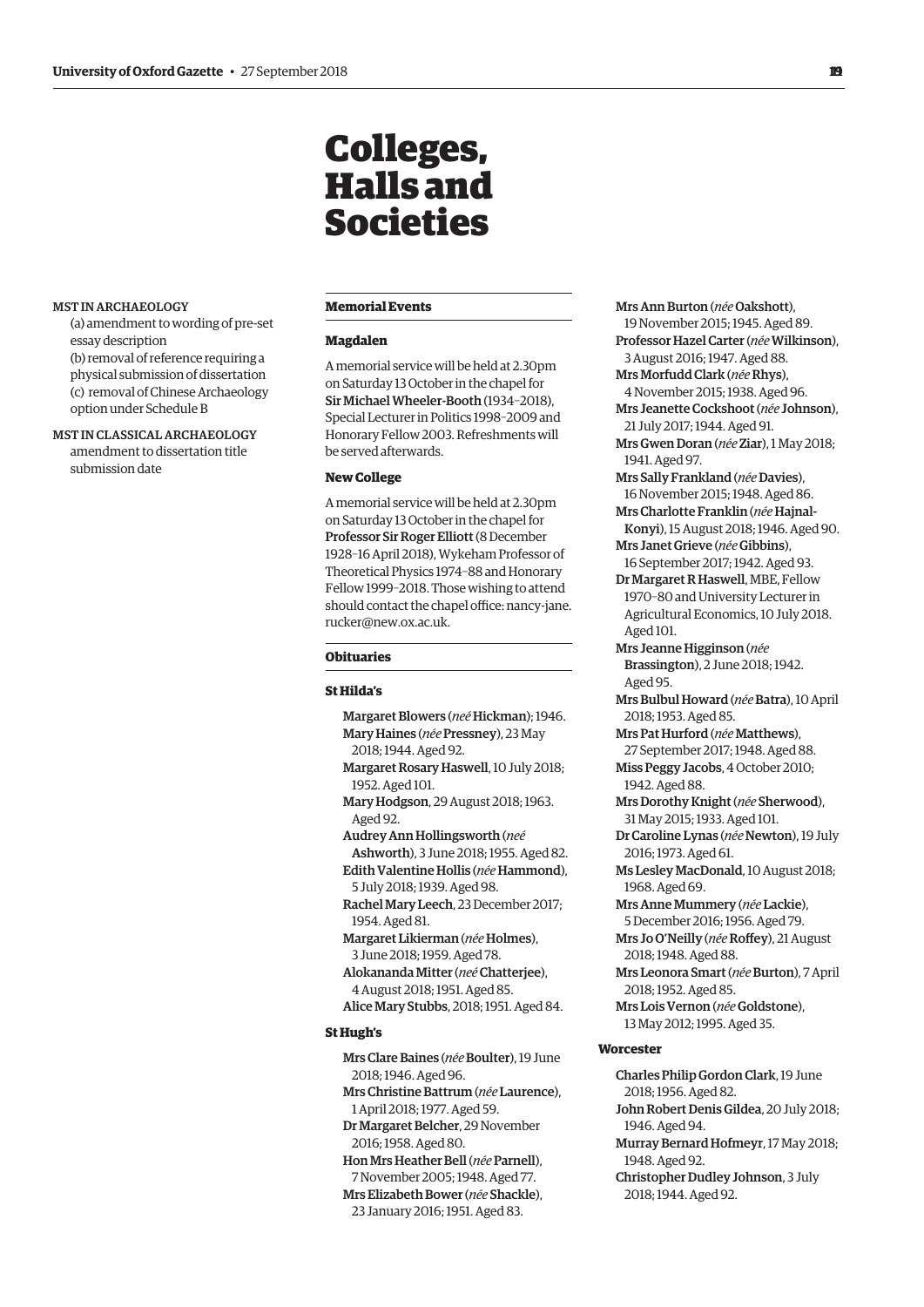# Advertisements

<span id="page-11-0"></span>William Niel Livingstone, 14 July 2018; 1956. Aged 80. Charles Lambert Purle, 5 May 2018; 1969. Aged 71. Peter Ewald Scarisbrick, 27 July 2018; 1947. Aged 95. Malcolm Conrad Bird Sumner, 23 July 2018; 1971. Aged 69. Peter Sacheveral Wilmot-Sitwell, 19 June 2018; 1955. Aged 83. Alec Ernest Yearling, 9 August 2018;

1968. Aged 74.

#### **Advertising enquiries**

*Email*: [gazette.ads@admin.ox.ac.uk](mailto:gazette.ads@admin.ox.ac.uk) *Telephone*: 01865 (2)80548 *Web*[: https://gazette.web.ox.ac.uk/classified](https://gazette.web.ox.ac.uk/classified-advertising-gazette)advertising-gazette

# **Deadline**

Advertisements are to be received by **noon on Wednesday** of the week before publication (ie eight days before publication). Advertisements must be submitted online.

#### **Charges**

Commercial advertisers: £30 per insertion of up to 70 words, or £60 per insertion of 71–150 words.

Private advertisers: £20 per insertion of up to 70 words, or £40 per insertion of 71–150 words.

See our website for examples of whether an advertisement is considered commercial [or private: https://gazette.web.ox.ac.uk/](https://gazette.web.ox.ac.uk/classified-advertising-gazette) classified-advertising-gazette.

#### **Online submission and payment**

Advertisements must be submitted and paid for online, using a credit card or debit card, through a secure website. For details, [see https://gazette.web.ox.ac.uk/classified](https://gazette.web.ox.ac.uk/classified-advertising-gazette)advertising-gazette.

# **Extracts from the terms and conditions of acceptance of advertisements**

*General*

1. Advertisements are accepted for publication at the discretion of the editor of the *Gazette*.

*Note*. When an advertisement is received online, an acknowledgement will be emailed automatically to the email address provided by the advertiser. The sending of this acknowledgement does not constitute an acceptance of the advertisement or an undertaking to publish the advertisement in the *Gazette*.

2. The right of the *Gazette* to edit an advertisement, in particular to abridge when necessary, is reserved.

3. Advertisements must be accompanied by the correct payment, and must be received by the deadline stated above. *No refund can be made for cancellation after the acceptance of advertisements*.

4. Once an advertisement has been submitted for publication, no change to the text can be accepted.

5. Voucher copies or cuttings cannot be supplied.

#### *Charges*

6. Two separate charging arrangements will apply, for commercial and private advertisers. The rates applicable at any time will be published regularly in the *Gazette*, and may be obtained upon enquiry. The rates, and guidance on applicability of each rate, are also available online.

The editor's decision regarding applicability of these rates to an individual advertiser will be final.

#### *Disclaimer*

**7. The University of Oxford and Oxford University Press accept no responsibility for the content of any advertisement published in the** *Gazette***. Readers should note that the inclusion of any advertisement in no way implies approval or recommendation of either the terms of any offer contained in it or of the advertiser by the University of Oxford or Oxford University Press.**

# *Advertisers' Warranty and Indemnity*

**13. The advertiser warrants:**

**(i) Not to discriminate against any respondents to an advertisement published in the** *Gazette* **on the basis of their gender, sexual orientation, marital or civil partner status, gender reassignment, race, religion or belief, colour, nationality, ethnic or national origin, disability or age, or pregnancy.**

(ii) That the advertisement does not contravene any current legislation, rules, regulations or applicable codes of practice.

(iii) That it is not in any way illegal or defamatory or a breach of copyright or an infringement of any other person's intellectual property or other rights.

*You are advised to view our full Terms and Conditions of acceptance of advertisements. Submission of an advertisement implies acceptance of our terms and conditions, which may be found at https://gazette.web.ox.ac. [uk/classified-advertising-gazette](https://gazette.web.ox.ac.uk/classified-advertising-gazette), and may also be obtained on application to Gazette Advertisements, Public Affairs Directorate, University Offices, Wellington Square, Oxford OX1 2JD.*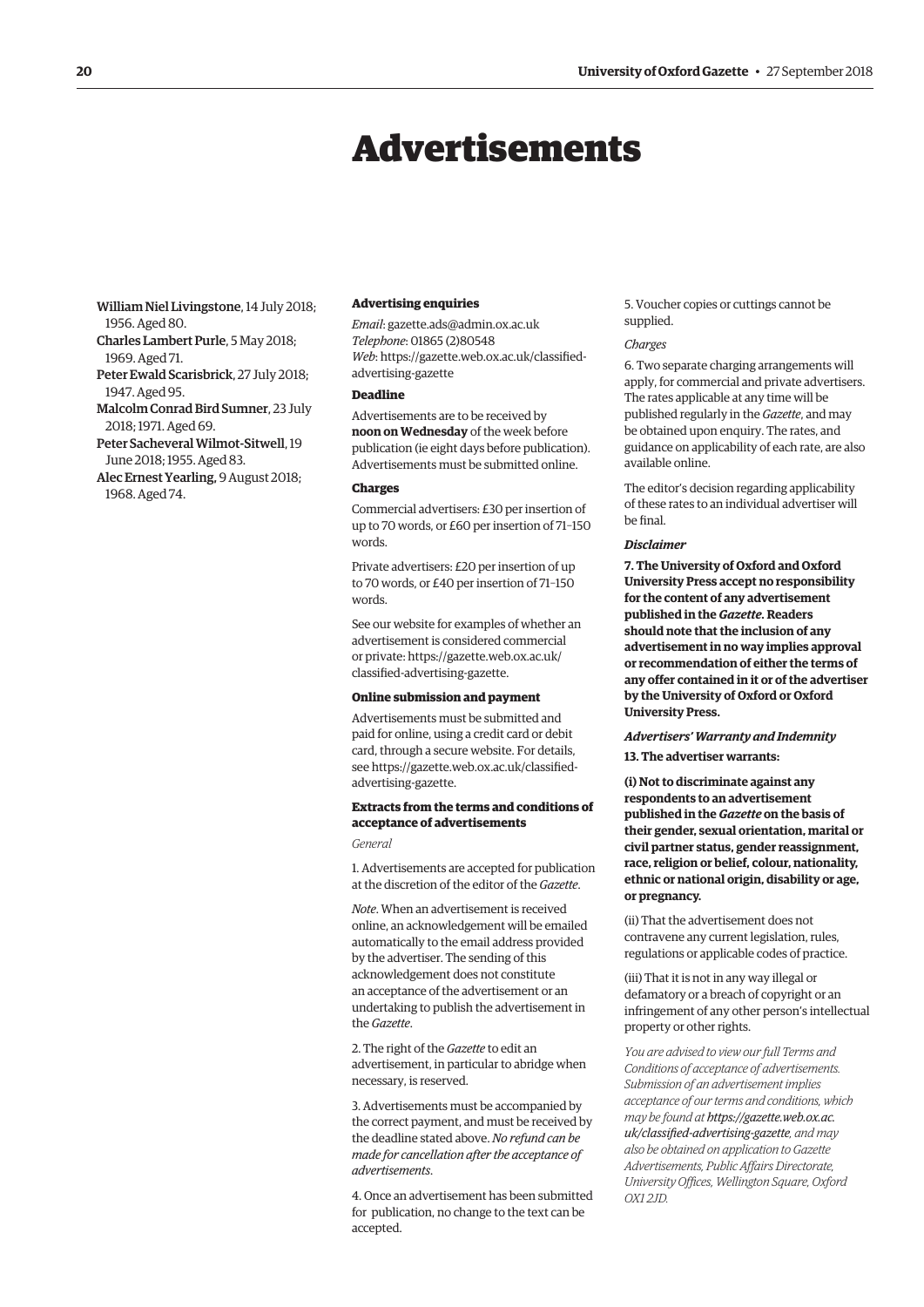# **Publication in online** *Gazette*

16. Unless the advertiser stipulates otherwise, all advertisements will be published in the online *Gazette* in addition to the printed *Gazette*. At the time of submission of an advertisement, the advertiser may stipulate that he or she does not wish the advertisement to be included in the online *Gazette*. This stipulation: (i) must be made at the time of submission of the advertisement; (ii) cannot later be altered; (iii) will apply to all instances of publication of an advertisement arranged at the time of submission of that advertisement. Please note that advertisements form part of the online *Gazette* as published and cannot be removed or amended after publication.

## **Miscellaneous**

#### **Join Oxford Bach Choir**

**Would you like to sing** with a respected mixed-voice choir that has a choral tradition going back over 100 years? Meet like-minded musicians and perform the great choral works with leading orchestras and soloists. Prospective members in all voice parts are invited to our open rehearsal on 1 Oct and/ or to audition on 1 or 6 Oct. Details at [www.](http://www.oxfordbachchoir.org/join.html) [oxfordbachchoir.org/join.html or](http://www.oxfordbachchoir.org/join.html) from [membership@oxfordbachchoir.org.](mailto:membership@oxfordbachchoir.org)

#### **Oxford Centre for Spiritual Growth**

**An Evening with Laurence Freeman**, OSB, Director, World Community for Christian Meditation, 7pm, 25 Oct at Wolfson: 'Christian meditation in a secular age: rediscovering faith and belief' preceded by informal conversations and discussions from 5.30pm. Study day led by The Revd Graeme Watson, 10am–4pm, 20 Oct at Corpus Christi: 'The Song of Songs: wisdom's song of love through word, music and silence'. Academic and contemplative input augmented by music. Booking essential: [www.ocsg.uk.net/events, 07](http://www.ocsg.uk.net/events)803 031977.

# **The Anchor**

**The Anchor pub**, dining rooms and terrace – close to Jericho. We serve simple, honest, fresh food with daily changing seasonal specials, an extensive wine list and great beer. Our 2 private dining rooms can seat 14 and 16 and are available for meetings or dinner parties. We are open 9am–11pm Mon–Fri and 8am–11pm Sat and Sun. 2 Hayfield Rd, Oxford OX2 6TT. Tel: [01865 510282. Web: www.theanchoroxford.](www.theanchoroxford.com) com.

#### **Craft Courses**

**Ardington School of Crafts** offers short courses with practising craftspeople in beautiful surroundings near Wantage. 200 courses between 1 and 3 days, from stained glass and silver jewellery to textiles and carving, all held in our well-equipped workshops. Unearth your hidden talents and discover why people keep coming back to Ardington School of Crafts. Gift vouchers

[available. See: www.ardingtonschoolofcrafts.](www.ardingtonschoolofcrafts.com) com. Tel: 01235 833433.

# **UK Brain Bank for Autism and Related Developmental Research, JR**

**The developing brain is altered in autism** but neuroscientists do not know how or why. Research is needed to understand the causes and biological basis of autism, to develop better interventions to improve the lives of those directly affected by it. Such critical research is hindered by the scarcity of donated human brain tissue. Control tissue, donated by people who do not have autism, is needed for comparison just as much as donations by people who do – and the NHS organ donor scheme does not include brain donation. We particularly want younger people to consider making a pledge to donate their brain after death (the further the brain is from its inception, the more difficult it is to understand the process of its development, so we do not take donations from people over 65 not [directly affected by autism\). See https://grand.](https://grand.tghn.org/autism-brain-bank) tghn.org/autism-brain-bank for information and to register as a donor.

## **Restore Garden Café**

**Spacious café set in award-winning gardens**  with delicious food and coffees using organic, Fairtrade and local produce where possible. Plants, handmade gifts and cards for sale. Open Mon–Sat, 10am–4pm, Manzil Way, Cowley Rd, Oxford OX4 1YH. All proceeds to Restore, Oxfordshire mental health charity (registered charity number 274222): [www.](http://www.restore.org.uk) [restore.org.uk.](http://www.restore.org.uk)

#### **Oxford University Hospitals NHS Trust**

**Oxford University Hospitals** wants you to take part in its future. If you have a contract of employment with the University of Oxford in a department within the Medical Sciences Division, or hold an honorary contract award with OUH for at least 12 months, you can join our staff constituency. University of Oxford staff belonging to other departments can join us as public members. To join us, visit [www.](http://www.ouh.nhs.uk/ft) [ouh.nhs.uk/ft.](http://www.ouh.nhs.uk/ft)

#### **Weaving Taster Day**

**Learn the basics of hand weaving** on a fourshaft table loom in Waterperry, near Oxford. An experienced weaver will help you create a unique woven sampler to take away with you. [£75 with all materials included. Email: jeremy.](mailto:jeremy.uden@gmail.com) uden@gmail.com.

# **Be In Art**

**Would you love to be more creative?** Be In Art runs fun, expressive and non-intimidating painting courses. These are for you if you are an absolute beginner or you are looking to get back into painting again. After just a few hours you will leave feeling relaxed, energised, accomplished and inspired. Curious? For more information visit [www.be-in-art.co.uk](http://www.be-in-art.co.uk)  or contact [jane@beinart.co.uk. Co](mailto:jane@beinart.co.uk)urses and lessons held in Headington, Oxford.

# **Research participants sought**

**Stroke survivors and healthy volunteers**  needed for motor learning study: volunteers (aged 18+, either with or without history of stroke) are sought for study investigating motor learning following stroke. Stroke survivors should have had a single stroke at least 6 months ago with affected function of the hand/arm. Healthy volunteers should be right-handed with no neurological or psychiatric medical history. For more information, please email physiological. [neuroimaing@gmail.com. Ethics Ref: R52931/](mailto:physiological.neuroimaging.gmail.com) RE001.

# **Groups and societies**

**The Oxford University Newcomers' Club** at the University Club, 11 Mansfield Rd, OX1 3SZ, welcomes the wives, husbands or partners of visiting scholars, of graduate students and of newly appointed academic and administrative members of the University. We offer help, advice, information and the opportunity to meet others socially. Informal coffee mornings are held in the club every Wednesday 10.30am–noon (excluding the Christmas vacation). Newcomers with children (0–4) meet every Fri in term 10.15am–11.45am. We have a large programme of events including tours of colleges, museums and other places of interest. Other term-time activities include a book group, informal conversation group, garden group, antiques group, opportunity to explore Oxfordshire and an opportunities in Oxford group. Visit our website: [www.](http://www.newcomers.ox.ac.uk) [newcomers.ox.ac.uk.](http://www.newcomers.ox.ac.uk) 

**Oxford Research Staff Society** (OxRSS) is run by and for Oxford research staff. It provides researchers with social and professional networking opportunities, and a voice in University decisions that affect them. Membership is free and automatic for all research staff employed by the University of Oxford. For more information and to keep up to date, see: web: [www.oxrss.ox.ac.uk;](http://www.oxrss.ox.ac.uk)  Facebook: [http://fb.me/oxrss; Tw](http://fb.me/oxrss)itter: @ [ResStaffOxford; mailing list: researchstaff](mailto:researchstaff-subscribe@maillist.ox.ac.uk)subscribe@maillist.ox.ac.uk.

# **Restoration and Conservation of Antique Furniture**

**John Hulme** undertakes all aspects of restoration. 30 years' experience. Collection and delivery. For free advice, telephone or write to the Workshop, 11A High St, Chipping Norton, Oxon, OX7 5AD. Tel: 01608 641692.

# **Sell your unwanted books**

**Sell your unwanted books at competitive prices**. If you need extra space or are clearing college rooms, a home or an office, we would be keen to quote for books and CDs. Rare items and collections of 75 or more wanted if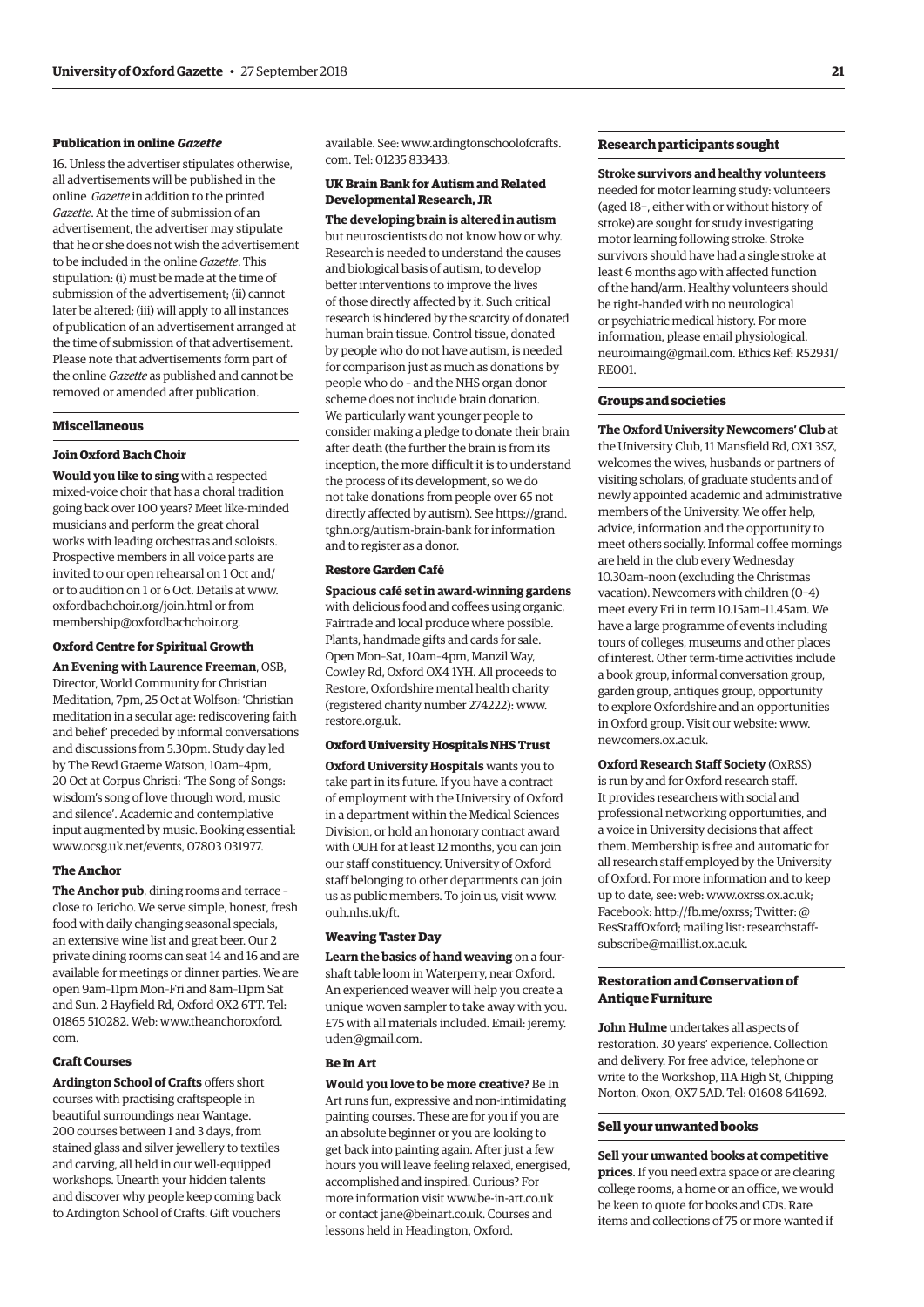in VG condition; academic and non-academic subjects. We can view and collect. Contact Graham Nelson at History Bookshop Ltd on 01451 821660 or [sales@historybookshop.com.](mailto:sales@historybookshop.com)

## **Antiques bought and sold**

**Wanted and for sale** – quality antiques such as furniture, fire guards, grates and related items, silver, pictures, china and objects d'art etc. Please contact Greenway Antiques of Witney, 90 Corn Street, Witney OX28 6BU on 01993 705026, 07831 585014 or email [jean\\_greenway@hotmail.com.](mailto:jean_greenway@hotmail.com)

#### **Services Offered**

**Big or small, we ship it all**. Plus free pick up anywhere in Oxford. Also full printing services available (both online and serviced), 24 hour photocopying, private mailing addresses, fax bureau, mailing services and much more. Contact or visit Mail Boxes Etc, 266 Banbury Rd, Oxford. Tel: 01865 514655. Fax: 01865 514656. Email: [staff@mbesummertown.co.uk.](mailto:staff@mbesummertown.co.uk)  Also at 94 London Rd, Oxford. Tel: 01865 [741729. Fax: 01865 742431. Email: staff@](mailto:staff@mbeheadington.co.uk) mbeheadington.co.uk.

**Carpenter/joiner**. For bookcases, wardrobes, etc, made on site to your specifications. Portfolio available. Call Rob Guthrie on 01608 677423 (evening) or 07961 444957 (daytime). Email: [rob.s.guthrie@gmail.com.](mailto:rob.s.guthrie@gmail.com) 

**Airport transfer/chauffeur service**. If you are looking for a reliable and experienced transfer service I would be happy to discuss your needs. Last year I handled 328 airport transfers successfully and have over 20 years' experience. Account customers welcome and all major credit cards accepted. Let my comfortable Audi A8 take you to Heathrow for £75! Contact Tim Middleton. Tel: 07751 [808763 or email: timothy.middleton2@](mailto:timothy.middleton2@btopworld.com) btopworld.com.

#### **Independent Pensions and Financial**

**Advice**. Austin Chapel Independent Financial Advisers LLP provide bespoke pensions and financial advice to staff working for the University of Oxford. We provide Annual Allowance and Lifetime Allowance pension tax mitigation advice and calculations. In addition, we can provide projections of future pension benefits to ensure your retirement plans are on course to meet your retirement income requirements. We also offer an independent investment review service to help ensure that your investment portfolio still meets your current attitude to risk and is tax efficient. The initial meeting can be held at your workplace, home or our central Oxford offices. There is no cost for the initial meeting. For more information contact Gary [O'Neill on 01865 304094 or email gary.oneill@](mailto:gary.oneill@austinchapel.co.uk) austinchapel.co.uk.

**Hope Services** is a family-run typesetting company established more than 35 years ago. Based in the heart of Oxfordshire, we specialise in the styling and production of published material. We regularly work on all types of publications including early learning teaching titles; single-author, first-time novels and novellas; academic law books and journals; and social, financial and technical reports. We would be happy to discuss and develop your ideas, and provide you with an individual quote. Please feel free to contact us at Hope Services (Abingdon) Ltd. Tel: 01235 530439. Web: [www.hopeservices.co.uk. Em](http://www.hopeservices.co.uk)ail: [mark.harvey@hopeservices.co.uk.](mailto:mark.harvey@hopeservices.co.uk)

# **Houses to Let**

**Fully furnished 3-bedroom terraced house** in east Oxford, 5 mins' walk from Magdalen Bridge. Sitting room, kitchen/diner, downstairs bathroom. 3 bedrooms and upstairs shower room and toilet. Newly decorated and newly carpeted throughout. Pleasant small garden. Near shops, restaurants, schools and transport including London and airport buses. Suit family. Non-smokers only. No pets. Available Oct, £1,650 pcm. Tel: 01865 351745. Mob: 07733 400820.

**1-bed terraced house** with sitting room, 2 bathrooms, kitchen/diner and small study. Very central location in quiet cul-de-sac. £1,550 pcm to include bills. Available 7 Oct for 6 months. Email: [judith\\_kennard@yahoo.com.](mailto:judith_kennard@yahoo.com)

**Modern bright family home** close to Jericho and its charming shops, restaurants and cinema. Spacious contemporary kitchen/ dining room/orangery. Separate sitting room. 5 beds, 2 en suite. Family bathroom and further shower room/toilet. Paved garden, own off-street parking space. Convenient for schools. Easy access to Port Meadow and University. Town centre and station within a few mins' walk by canal path. Email: [jericholandlady@gmail.com. Te](mailto:jericholandlady@gmail.com)l: 07889 787678.

#### **Jericho: charming, sunny 3-bedroom**

Victorian terraced cottage with south-facing rear garden. Close to bars, shops, restaurants. Short walk to city centre and University departments. Available immediately, furnished or unfurnished. £1,750 pcm. Tel: 07989 318406 or 07788 561529.

# **Newly refurbished 3-bedroom house**

available for renting by 3 postgraduates from 15 Oct until the summer of 2019. Only 1 mile from Magdalen Bridge in Iffley area. New gch/ bathroom/kitchen installed. No pets. Contact on 07966 937851 for details.

# **Flats to Let**

**2-bedroom elegant and light** first-floor flat. Furnished. Excellent location: Butler Close, central north Oxford. Large, south-facing window overlooking communal gardens. Garage. Available mid-Nov. £1,350 pcm. Contact: [alison.maycock@gmail.com.](mailto:alison.maycock@gmail.com)

# **Accommodation Offered**

## *Graduate Accommodation Office*

The Graduate Accommodation Office provides affordable accommodation to full-time graduate students of the [University. Please see www.admin.ox.ac.](www.admin.ox.ac.uk/graduateaccommodation) uk/graduateaccommodation. Academic visitors, staff and part-time students may wish to register for Student Pad, a website where private landlords advertise for tenants associated with the University: [www.oxfordstudentpad.co.uk.](http://www.oxfordstudentpad.co.uk)

**Visiting academics welcomed** as paying guests for short or long stays in comfortable home of retired academic couple. Situated in quiet, leafy close in north Oxford within easy distance of main University buildings, town centre, river, shops and restaurants. Rooms have free TV, Wi-Fi, refrigerator, microwave, kettle, tea, coffee, central heating. Linen, cleaning, breakfast all included in the very moderate terms. Email: [DVL23@me.com.](mailto:DVL23@me.com)

**scottfraser** – market leaders for quality Oxfordshire property. Selling, letting, buying, renting, investing – we are here to help. Visit [www.scottfraser.co.uk for](http://www.scottfraser.co.uk) more information or call: Headington sales: 01865 759500; Summertown sales: 01865 553900; East Oxford sales: 01865 244666; Witney sales: 01993 705507; Headington lettings: 01865 761111; Summertown lettings: 01865 554577; East Oxford and student lettings: 01865 244666; Witney lettings: 01993 777909.

**Bedroom and sitting room** (with shared bathroom and kitchen) for minimum 3 months, available from mid-Sept. A furnished bedroom and sitting room in household with cat, Wi-Fi, working couple. East Oxford, Iffley Fields; convenient for city centre, 5 mins by bus or 15-min walk. Nonsmokers only. Single occupancy £500, utilities [included. Tel: 07743 180057. Email: af10031@](mailto:afl0031@gmail.com) gmail.com.

**London: short/medium-term let** for academic in academic household in Notting Hill. Easy access to BL and all central London universities, and close to Paddington Station and the Oxford Tube. Independent entrance to large sitting room, bedroom, bathroom and access to landlord's kitchen etc. Fridge and kettle supplied. Single person only. 3–12 month [let, flexible. £700pcm. Email: langslow40@](mailto:langslow40@gmail.com) gmail.com.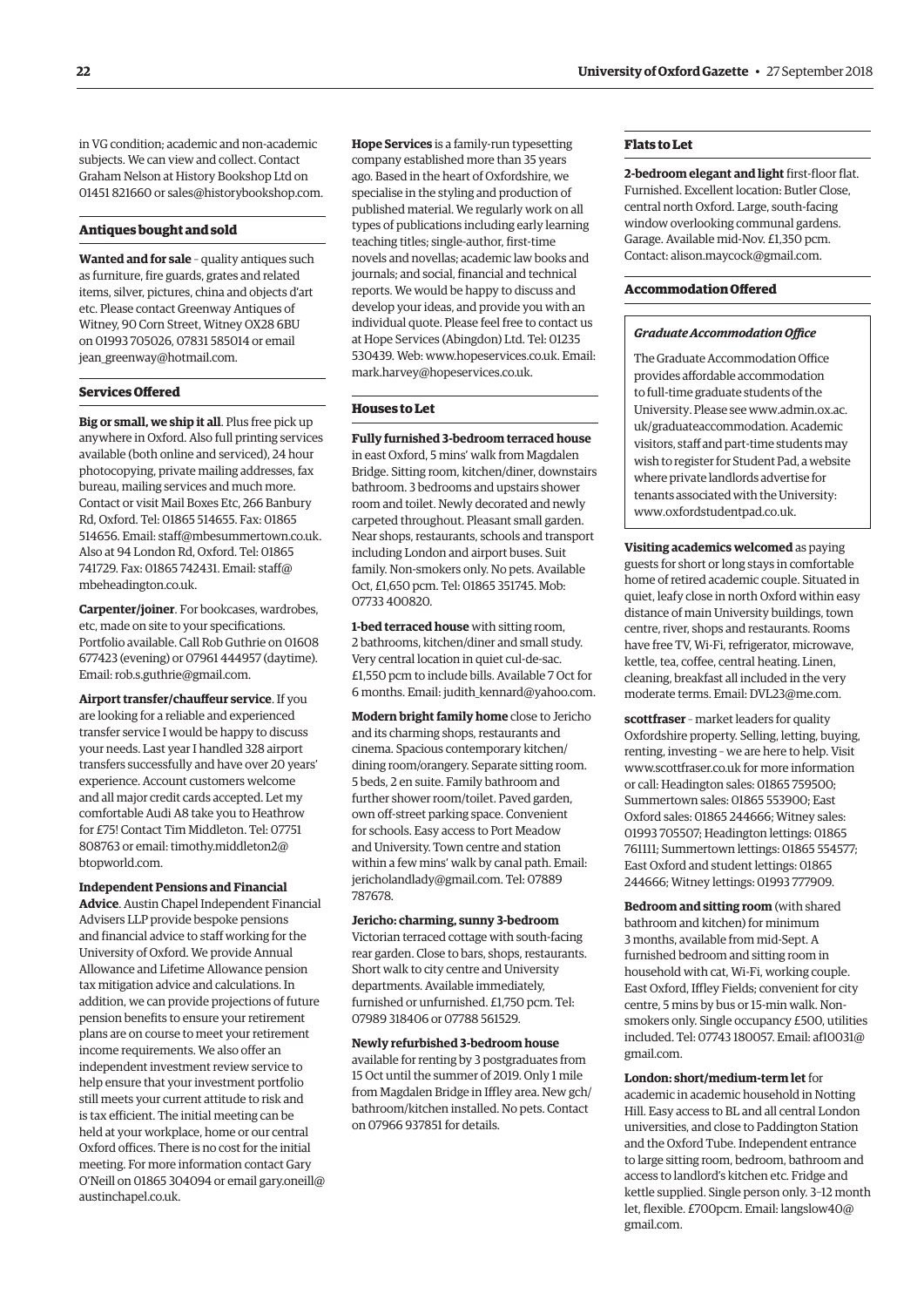<span id="page-14-0"></span>**Beautiful room to let** in kind and friendly home of author/artist in central north Oxford. Weeknights only. Quiet and sunny double room for single occupancy, sole use of bathroom to start the day, workspace, storage, Wi Fi and most comfortable bed in the world! Suit mature person seeking restful accommodation during the working week. Contact Mrs Thomas on 01865 510650.

#### **Accommodation for visiting academics**

from mid-Sept. Self-contained unit of double en-suite bedroom, sitting/dining room and kitchen (hob, oven, fridge/freezer, washing machine) in striking modern house on western outskirts of Oxford. Television, internet, heating, electricity, bed linen and towels included. Bus service to Oxford centre or scenic walk/cycle across water-meadows. Nonsmokers only, maximum let 3 months. Single occupancy, £900 pm; double occupancy, £950. [Tel: 01865 721644 or email: richard.gilliane@](mailto:richard.gilliane@btinternet.com) btinternet.com.

#### **Accommodation Sought**

**Visiting American professor** teaching at Worcester College looking for small house or flat in Oxford for the month of July 2019. Seeking clean, convenient, private accommodation. Very reliable and neat. On a budget. Will need to have space for 3 guests for a short while. Email: [mepeacock@ua.edu.](mailto:mepeacock@ua.edu)

# **Self-catering Apartments**

**Visiting Oxford?** Studio, 1-, 2- and 3-bed properties conveniently located for various colleges and University departments. Available from 1 week to several months. Apartments are serviced, with linen provided and all bills included. Details, location maps and photos can be found on our website at [www.](http://www.shortletspace.co.uk) [shortletspace.co.uk. Co](http://www.shortletspace.co.uk)ntact us by email on [stay@shortletspace.co.uk or](mailto:stay@shortletspace.co.uk) call us on 01993 811711.

**Shortlet studios** for singles or couples needing clean, quiet self-catering accommodation for weeks or months. Handy for High St (town, colleges), Cowley Rd (shops, restaurants), University sportsground (gym, pool), Oxford Brookes campuses, buses (London, airports, hospitals). Modern, selfcontained, fully furnished including cooking and laundry facilities, en-suite bathroom, Wi-Fi broadband, TV/DVD/CD, central heating, cleaning and fresh linen weekly. Off-road parking for cars and bikes. Taxes and all bills [included. Enquiries: stay@oxfordbythemonth.](mailto:stay@oxfordbythemonth.com) com.

# **Looking for 5-star serviced accommodation**

right in the heart of the city? Swailes Suites offer city centre, award-winning maisonettes and apartments providing that 'home from home' feel that will help you get the most out of your stay. The Swailes Suites 'easy in,

easy out' flexible booking arrangements, from 3 days to 6 months, together with good transport links make arrival and departure hassle-free. Check out our website at [www.](http://www.swailessuites.co.uk) [swailessuites.co.uk, co](http://www.swailessuites.co.uk)ntact Debbie on 01865 318547 or email [debbie@nops.co.uk. Of](mailto:debbie@nops.co.uk)fice established more than 25 years in 47 Walton Street, Jericho, OX2 6AD.

#### **Holiday Lets**

**Cornwall** cottage and restored chapel in quiet hamlet on South West Coast Path within 100m of the sea and minutes from Caerhays and Heligan. Each property sleeps 6. Comfortably furnished, c/h, wood burner and broadband. Ideal for reading, writing, painting, walking, bathing, bird watching. Beautiful beach perfect for bucket and spade family holidays. Short winter breaks available from £250. Tel: 01865 558503 or 07917 864113. Email: [gabriel.amherst@btconnect.com. Se](mailto:gabriel.amherst@btconnect.com)e: [www.](http://www.cornwallcornwall.com) [cornwallcornwall.com.](http://www.cornwallcornwall.com)

# **Choose from over 11,000 holiday villas**

and apartments in Spain with Clickstay. We make it easy for you to make the perfect choice with our verified renter reviews and a dedicated customer services team. You can choose from modern apartments in Mallorca to whitewashed traditional fincas in Tenerife from just £73 pw! Many of our rental properties have private pools, sea views and large gardens with BBQ facilities. See: [www.](http://www.clickstay.com/spain) [clickstay.com/spain.](http://www.clickstay.com/spain)

## **Property for Sale**

**House for sale Headington**: 3-bedroom semi-detached house in Weyland Rd, close to Windmill Primary School, available in Sept. House has undergone refurbishment including a new kitchen, through kitchen/diner with patio doors to garden, lounge, oak flooring, downstairs toilet, bathroom with separate shower, 2 double and 1 single bedrooms, easily accessible loft, natural stone patio, and offstreet parking. No chain. £485,000. For more details, please phone 07712 674216.

**Mosaics, Oxford** – an exciting new development and demonstrator NHS Healthy New Town – within easy reach of the city and Headington via networks of cycle routes and public transport. Stylish and architecturally elegant properties: from 1-bedroom modern apartments to spacious detached family houses. Show apartment and home open daily 10am–5.30pm. Help to Buy available. Contact Savills: 01865 269010. For more information see: [http://mosaicsoxford.co.uk.](http://mosaicsoxford.co.uk)

# **Notifications** of Prizes, Grants and Funding

Please refer to the website, or contact the email address shown, for further details of the awards below.

Students of the University should refer to the Student Funding website for advice [on fees and funding at www.ox.ac.uk/](www.ox.ac.uk/feesandfunding) feesandfunding.

# **Centre for Neural Circuits and Behaviour: Gotch Memorial Prize**

Centre for Neural Circuits and Behaviour; Gotch Memorial Prize 2018; for best DPhil Transfer Status report of a graduate student in the field of physiology at Oxford; £1,000; 31 January; CV and transfer report to Professor Gero Miesenboeck, Centre for Neural Circuits and Behaviour, Mansfield Road, Oxford OX1 3TA